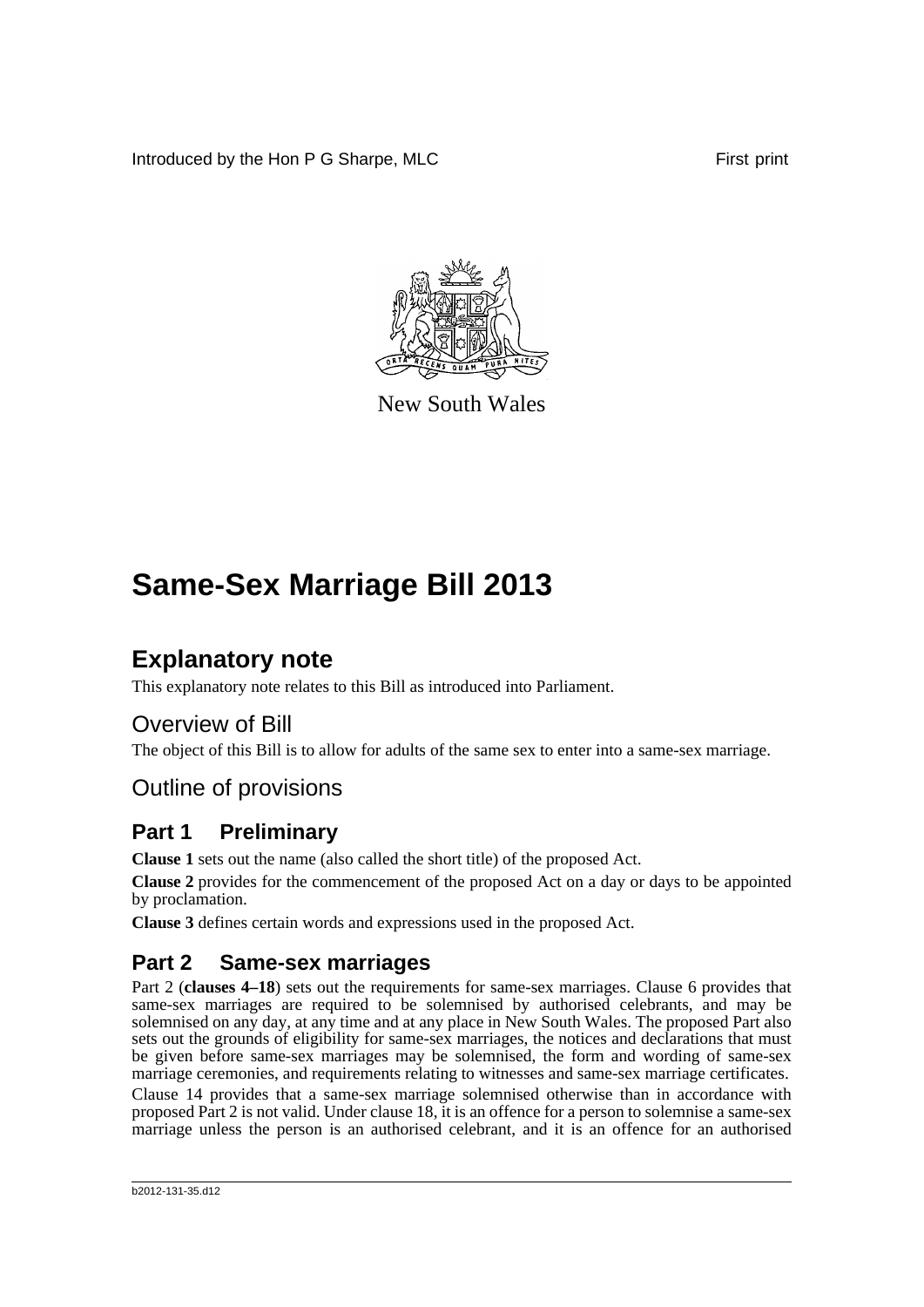celebrant to solemnise a same-sex marriage except in accordance with the proposed Part (maximum penalty: \$11,000, or imprisonment for 6 months, or both). Clause 18 also sets out a number of other offences relating to solemnising same-sex marriages.

## **Part 3 Void same-sex marriages**

Part 3 (**clause 19**) sets out the grounds on which same-sex marriages are void, which include the following (among other grounds):

- (a) if either of the parties was already same-sex married to another person,
- (b) if either party subsequently marries another person under Commonwealth law (including a law recognised by the Commonwealth),
- (c) if either of the parties was not an adult,
- (d) if the consent of either of the parties was not real consent because of various circumstances, including duress, fraud, mistaken identity or mental incapacity.

## **Part 4 Dissolution and annulment**

Part 4 (**clauses 20–31**) provides for the dissolution and annulment of same-sex marriages. Proceedings under proposed Part 4 are to be instituted in the Supreme Court. An application for a dissolution order in relation to a same-sex marriage must be based only on the ground that the same-sex marriage has broken down irretrievably (clause 21). This ground is established only if the Supreme Court is satisfied that the parties have separated and lived separately for a continuous period of at least 12 months. However, a dissolution order will not be made if the Court is satisfied that there is a reasonable likelihood of cohabitation being resumed. Clause 22 deals with the meaning of separation and clause 23 deals with the effect of resumption of cohabitation.

A dissolution order takes effect one month from the making of the order, subject to certain circumstances. If a dissolution order has taken effect, the parties may same-sex marry again under the proposed Act.

An application for a decree of nullity of a same-sex marriage must be based on the ground that the same-sex marriage is void (clause 24).

## **Part 5 Authorised celebrants**

Division 1 (**clause 32**) provides that the Registrar of Births, Deaths and Marriages is authorised to solemnise same-sex marriages and that the Minister may authorise other persons employed in the Public Service and statutory officers to solemnise same-sex marriages.

Division 2 (**clauses 33–42**) provides for the registration of same-sex marriage celebrants, including provisions relating to the register of same-sex marriage celebrants, the requirements for entitlement to be registered and applications for registration. The effect of registration is that the registered same-sex marriage celebrant may solemnise same-sex marriages at any place in New South Wales.

The proposed Division also provides for performance reviews and disciplinary measures in relation to same-sex marriage celebrants. Certain decisions of the Registrar with respect to same-sex marriage celebrants are reviewable.

## **Part 6 Interstate same-sex marriages**

Part 6 (**clause 43**) provides for same-sex marriages under the laws of other States or Territories to be recognised for the purposes of the law of New South Wales.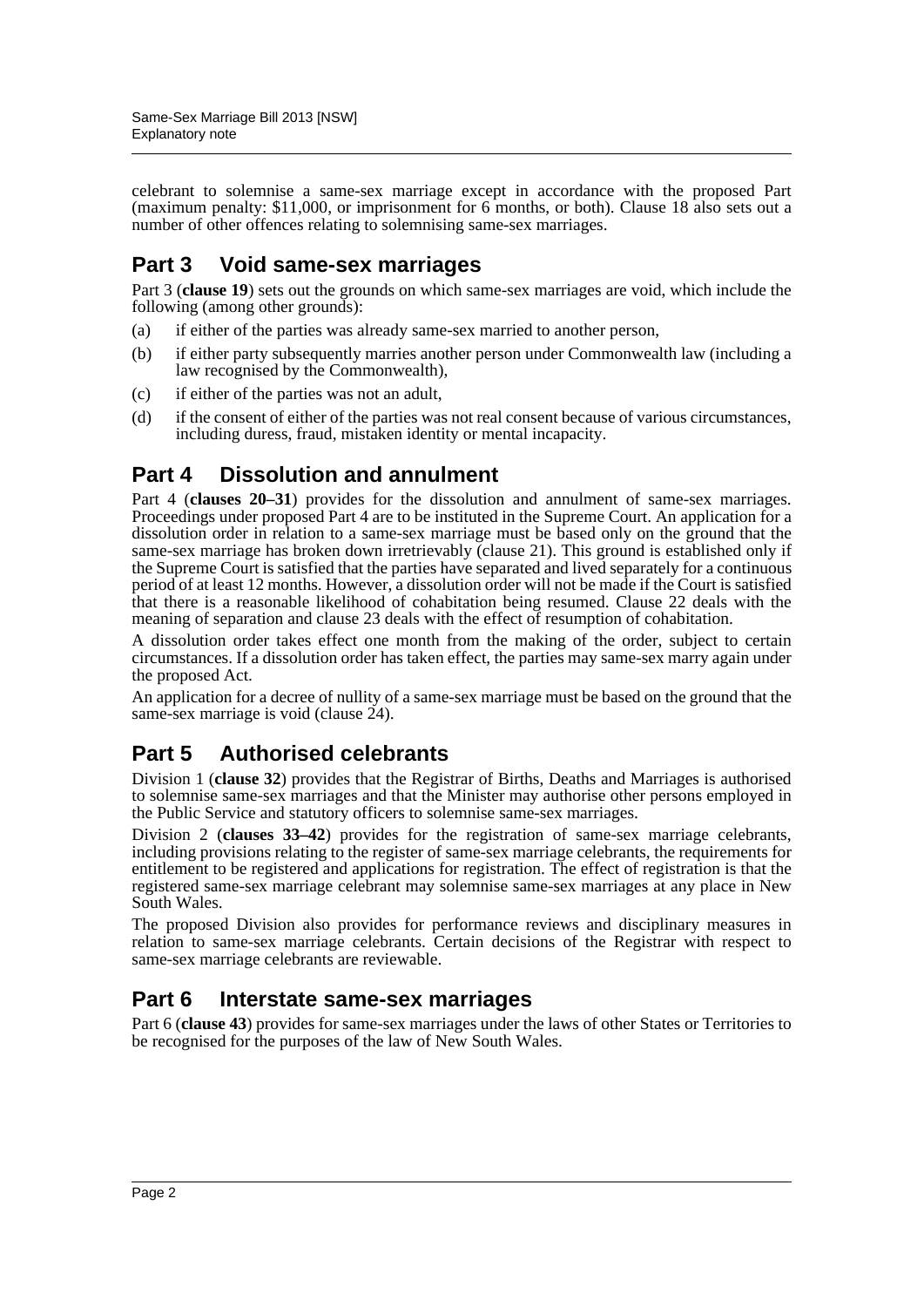## **Part 7 Miscellaneous**

Part 7 (**clauses 44–52**) creates a number of offences, including an offence of going through a form or ceremony of same-sex marriage with a person who is not an adult (maximum penalty: imprisonment for 2 years) and an offence of bigamy (maximum penalty: imprisonment for 5 years).

The proposed Part also contains several miscellaneous provisions. Clause 48 provides that proceedings for offences under the proposed Act are to be dealt with summarily before the Local Court, except for the offences of same-sex marriage with a person who is not an adult and bigamy, which are to be prosecuted on indictment. Clause 50 enables the Governor to make regulations for the purposes of the proposed Act and clause 51 enables rules of court to be made under the *Supreme Court Act 1970* with respect to applications and service of documents under the proposed Act. Clause 52 provides for the review of the proposed Act in 5 years.

## **Schedule 1 Amendment of Acts**

**Schedule 1** makes amendments consequential on the enactment of the proposed Act to the Acts specified in the Schedule.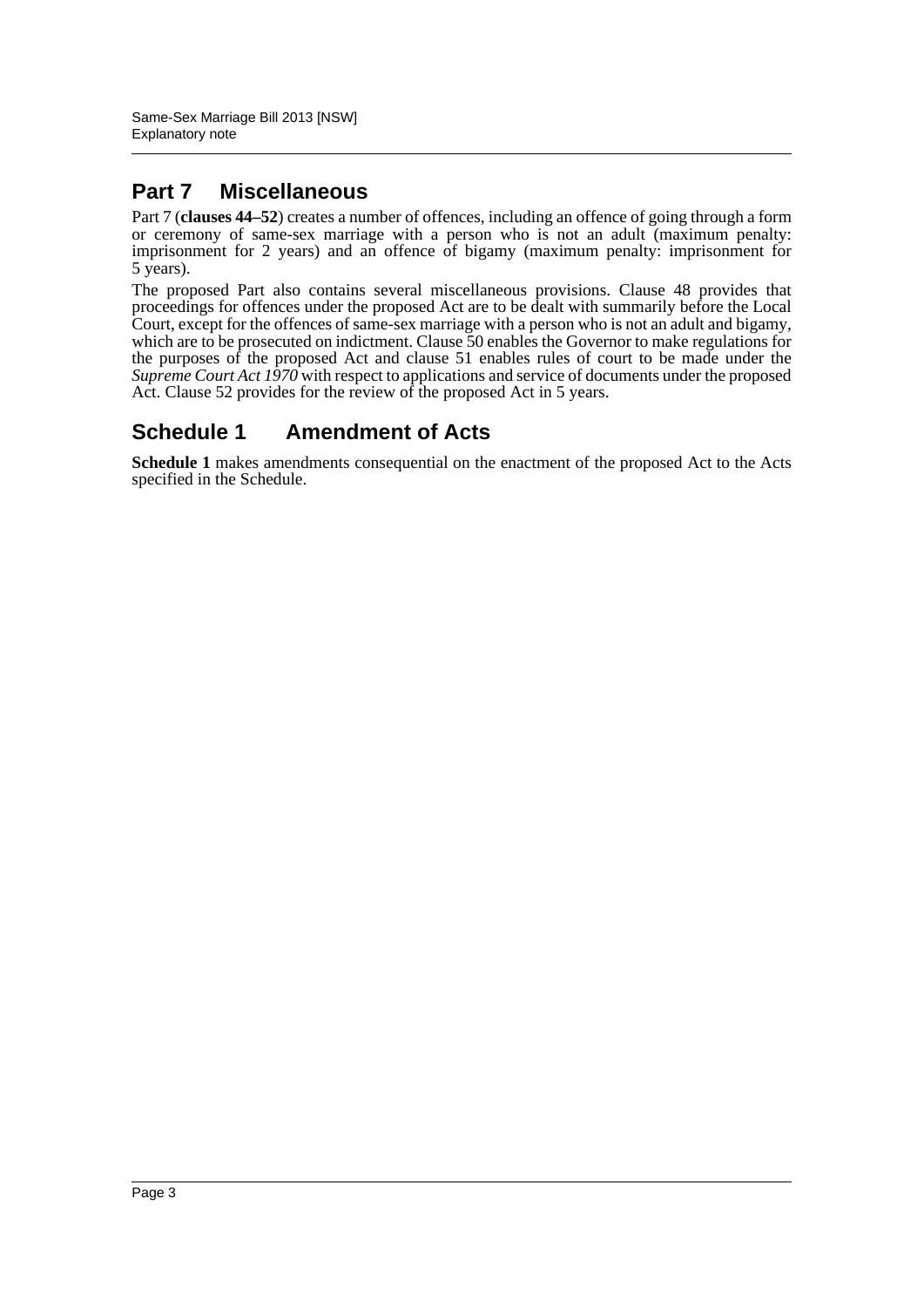Introduced by the Hon P G Sharpe, MLC First print



New South Wales

# **Same-Sex Marriage Bill 2013**

## **Contents**

|        |    |                                                                              | Page           |
|--------|----|------------------------------------------------------------------------------|----------------|
| Part 1 |    | <b>Preliminary</b>                                                           |                |
|        |    | Name of Act                                                                  | $\overline{2}$ |
|        | 2  | Commencement                                                                 | $\overline{2}$ |
|        | 3  | Interpretation                                                               | $\overline{2}$ |
| Part 2 |    | <b>Same-sex marriages</b>                                                    |                |
|        | 4  | Application of Part                                                          | 4              |
|        | 5  | Eligibility to same-sex marry                                                | 4              |
|        | 6  | Solemnising of same-sex marriages                                            | 4              |
|        | 7  | Notice of intention to same-sex marry and marital status declaration         | 4              |
|        | 8  | Witnesses                                                                    | 6              |
|        | 9  | Form of ceremony                                                             | 6              |
|        | 10 | Authorised celebrants to explain nature of same-sex marriage<br>relationship | 6              |
|        | 11 | Ministers of religion not bound to solemnise same-sex marriages              | 6              |
|        | 12 | Same-sex marriage certificates                                               | 7              |
|        | 13 | Interpreters at same-sex marriage ceremonies                                 | 7              |
|        | 14 | Same-sex marriages invalid if not duly solemnised                            | 8              |
|        | 15 | Second same-sex marriage ceremonies                                          | 8              |
|        | 16 | Subsequent religious ceremonies of same-sex marriage                         | 9              |
|        | 17 | Incorrect same-sex marriage certificates                                     | 9              |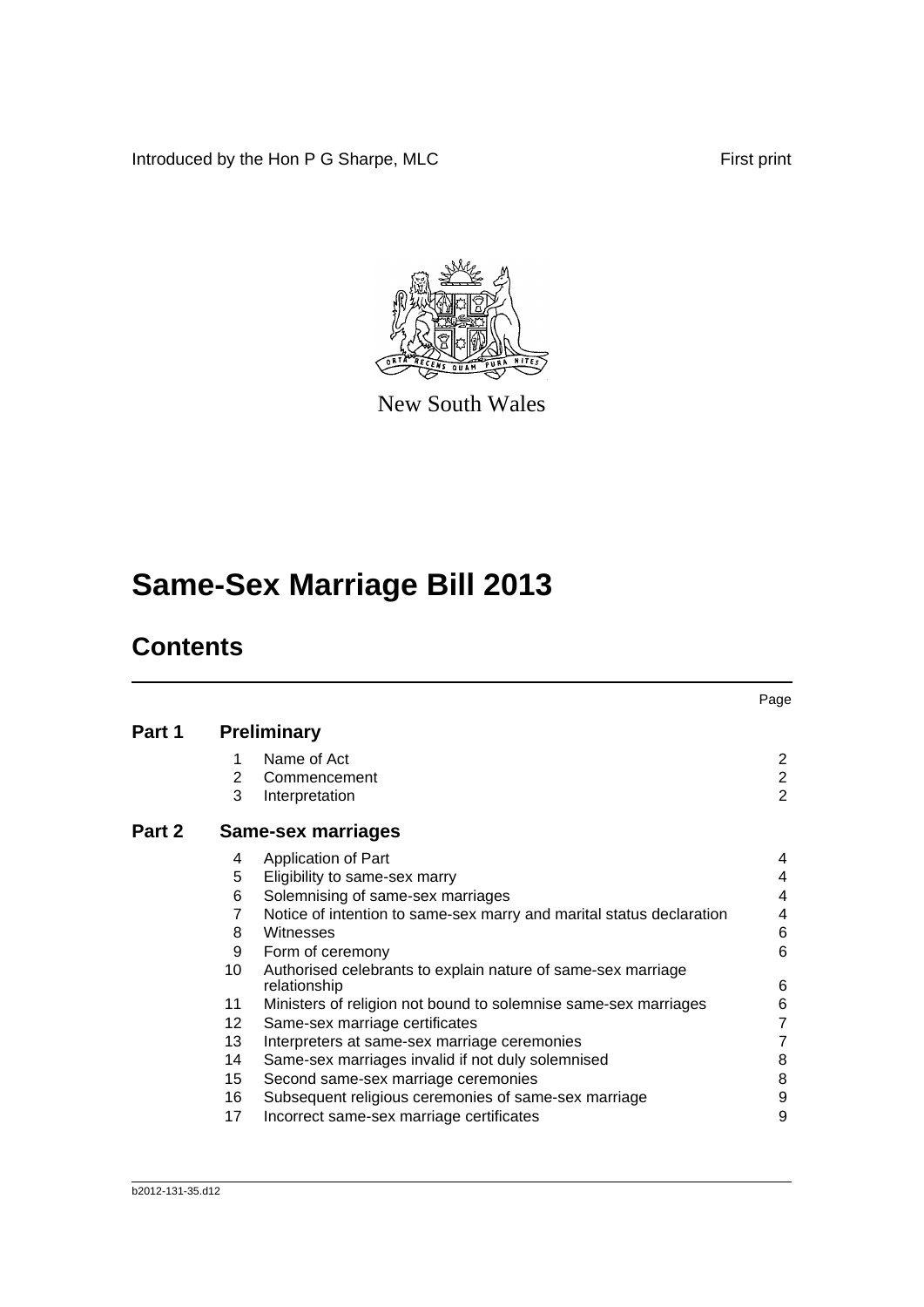|        | 18                           | Offences relating to solemnising same-sex marriages                                      | 10              |  |  |  |  |
|--------|------------------------------|------------------------------------------------------------------------------------------|-----------------|--|--|--|--|
| Part 3 | Void same-sex marriages      |                                                                                          |                 |  |  |  |  |
|        | 19                           | Grounds on which same-sex marriages are void                                             | 11              |  |  |  |  |
| Part 4 |                              | <b>Dissolution and annulment</b>                                                         |                 |  |  |  |  |
|        | 20                           | Institution of proceedings in Supreme Court                                              | 12 <sup>°</sup> |  |  |  |  |
|        | 21                           | Dissolution of same-sex marriage                                                         | 12 <sup>°</sup> |  |  |  |  |
|        | 22                           | Meaning of separation                                                                    | 12 <sup>°</sup> |  |  |  |  |
|        | 23                           | Effect of resumption of cohabitation                                                     | 13              |  |  |  |  |
|        | 24                           | Nullity of same-sex marriage                                                             | 13              |  |  |  |  |
|        | 25                           | Court not to make dissolution order where application for decree<br>of nullity before it | 13              |  |  |  |  |
|        | 26                           | Circumstances occurring before commencement of Act or outside<br><b>New South Wales</b>  | 13              |  |  |  |  |
|        | 27                           | When dissolution order takes effect                                                      | 13              |  |  |  |  |
|        | 28                           | Certificate as to dissolution order                                                      | 13              |  |  |  |  |
|        | 29                           | Rescission of dissolution order where parties reconciled                                 | 14              |  |  |  |  |
|        | 30                           | Rescission of dissolution order on ground of miscarriage of justice                      | 14              |  |  |  |  |
|        | 31                           | Remarriage                                                                               | 14              |  |  |  |  |
| Part 5 | <b>Authorised celebrants</b> |                                                                                          |                 |  |  |  |  |
|        |                              | <b>Division 1</b><br><b>NSW officers</b>                                                 |                 |  |  |  |  |
|        | 32                           | Authorisation of NSW officers                                                            | 15              |  |  |  |  |
|        |                              | <b>Division 2</b><br>Registration of same-sex marriage celebrants                        |                 |  |  |  |  |
|        | 33                           | Register of same-sex marriage celebrants                                                 | 15              |  |  |  |  |
|        | 34                           | Entitlement to be registered as same-sex marriage celebrant                              | 15              |  |  |  |  |
|        | 35                           | Registration as same-sex marriage celebrant                                              | 16              |  |  |  |  |
|        | 36                           | Effect of registration                                                                   | 16              |  |  |  |  |
|        | 37                           | Obligations of each same-sex marriage celebrant                                          | 16              |  |  |  |  |
|        | 38                           | Performance reviews                                                                      | 17              |  |  |  |  |
|        | 39                           | <b>Disciplinary measures</b>                                                             | 17<br>18        |  |  |  |  |
|        | 40<br>41                     | Review of decisions<br>Additional functions of Registrar                                 | 19              |  |  |  |  |
|        | 42                           | Evidence of registration                                                                 | 19              |  |  |  |  |
| Part 6 |                              | Interstate same-sex marriages                                                            |                 |  |  |  |  |
|        | 43                           | Recognition of interstate same-sex marriages                                             | 20              |  |  |  |  |
| Part 7 |                              | <b>Miscellaneous</b>                                                                     |                 |  |  |  |  |
|        | 44                           | Same-sex marrying person who is not an adult                                             | 21              |  |  |  |  |
|        | 45                           | Bigamy                                                                                   | 21              |  |  |  |  |
|        | 46                           | False statements or documents                                                            | 22              |  |  |  |  |
|        | 47                           | Restrictions on publication of court proceedings                                         | 22              |  |  |  |  |
|        | 48                           | Proceedings for offences                                                                 | 23              |  |  |  |  |
|        | 49                           | Act binds Crown                                                                          | 23              |  |  |  |  |

[50 Regulations](#page-29-0) 24

Page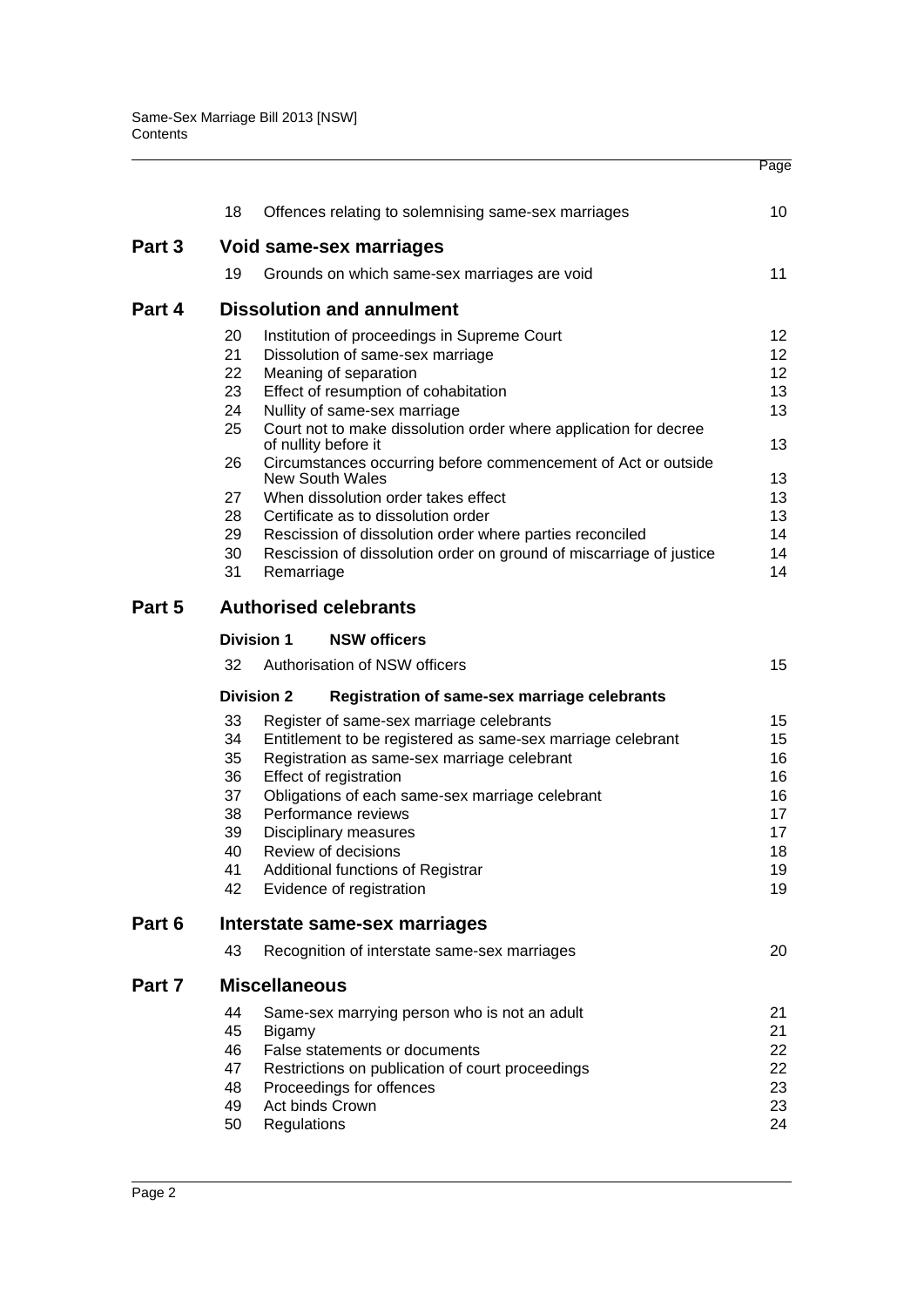| <b>Schedule 1</b> | <b>Amendment of Acts</b>                  | 25       |
|-------------------|-------------------------------------------|----------|
| 51                | Rules of court<br>Review of Act<br>$52 -$ | 24<br>24 |
|                   |                                           | Page     |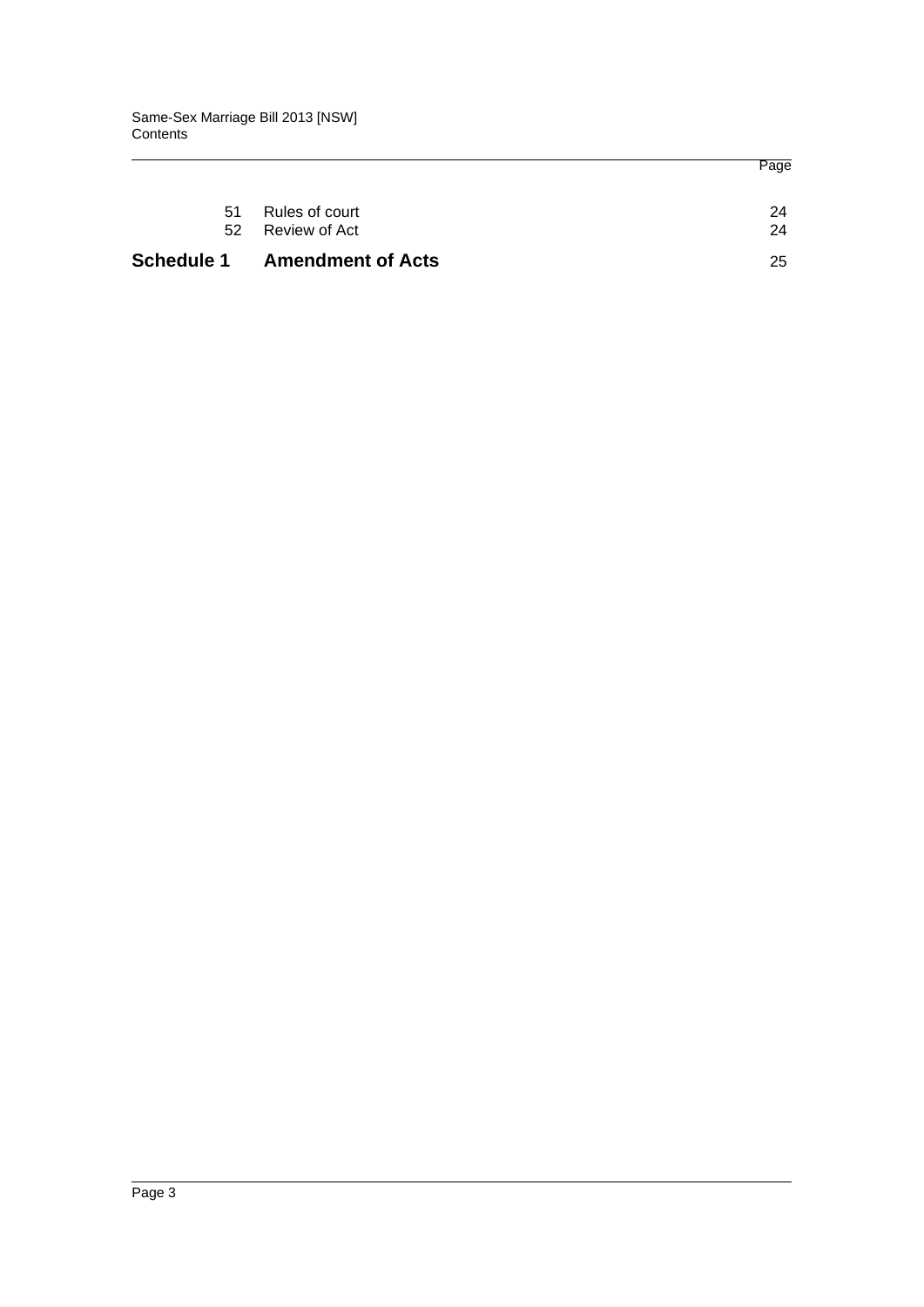

New South Wales

# **Same-Sex Marriage Bill 2013**

No , 2013

### **A Bill for**

An Act to allow for same-sex marriages; and for other purposes.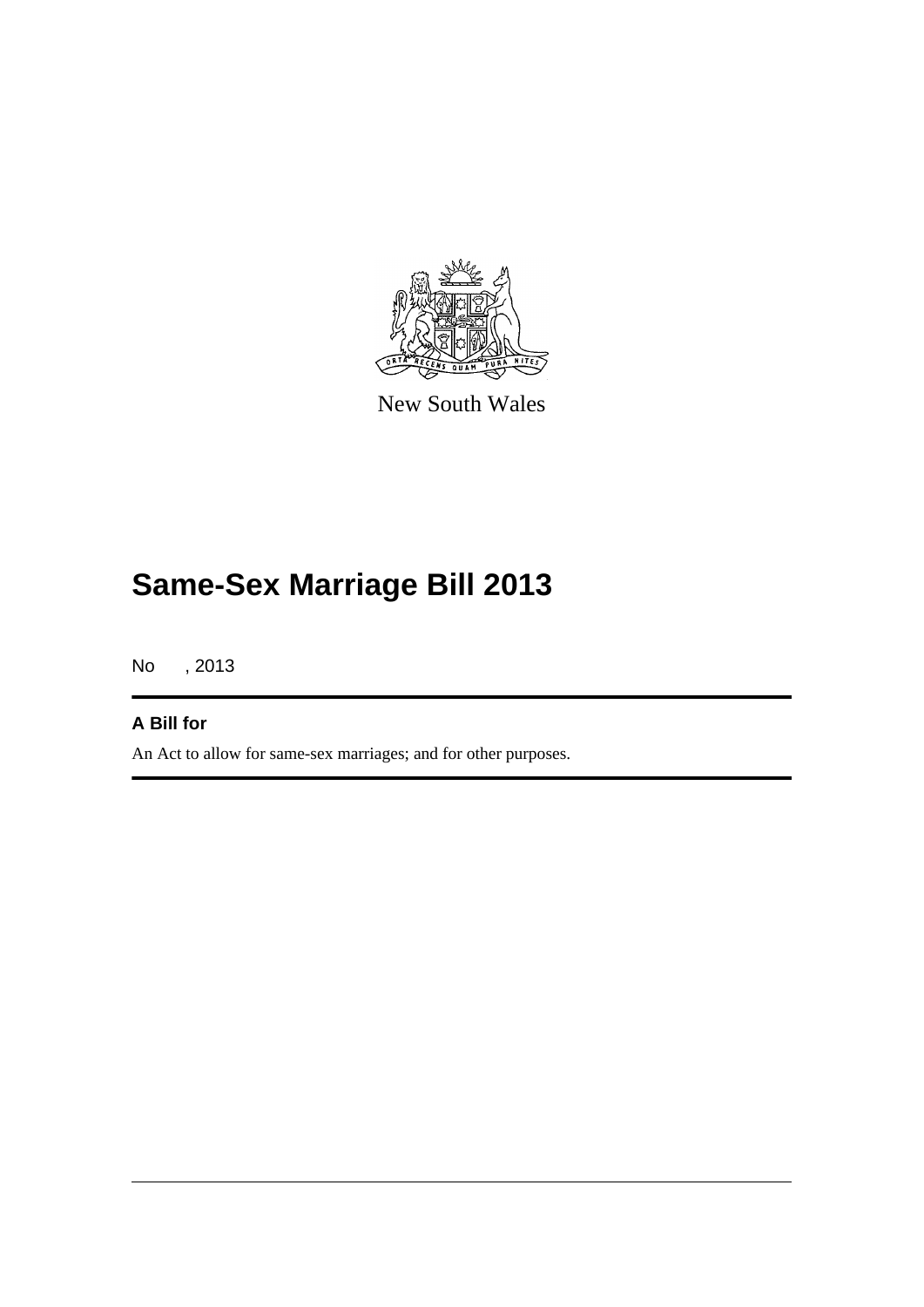<span id="page-7-3"></span><span id="page-7-2"></span><span id="page-7-1"></span><span id="page-7-0"></span>

|              |                                                                                                                                                                           |                                                                      | The Legislature of New South Wales enacts:                                                                                                                                                                                                                                                                                                                          | 1                    |  |  |
|--------------|---------------------------------------------------------------------------------------------------------------------------------------------------------------------------|----------------------------------------------------------------------|---------------------------------------------------------------------------------------------------------------------------------------------------------------------------------------------------------------------------------------------------------------------------------------------------------------------------------------------------------------------|----------------------|--|--|
| Part 1       |                                                                                                                                                                           |                                                                      | <b>Preliminary</b>                                                                                                                                                                                                                                                                                                                                                  | $\overline{c}$       |  |  |
| 1            |                                                                                                                                                                           |                                                                      | <b>Name of Act</b>                                                                                                                                                                                                                                                                                                                                                  |                      |  |  |
|              |                                                                                                                                                                           |                                                                      | This Act is the <i>Same-Sex Marriage Act 2013</i> .                                                                                                                                                                                                                                                                                                                 | 4                    |  |  |
| $\mathbf{2}$ |                                                                                                                                                                           | <b>Commencement</b>                                                  |                                                                                                                                                                                                                                                                                                                                                                     |                      |  |  |
|              |                                                                                                                                                                           | This Act commences on a day or days to be appointed by proclamation. |                                                                                                                                                                                                                                                                                                                                                                     |                      |  |  |
| 3            |                                                                                                                                                                           | Interpretation                                                       |                                                                                                                                                                                                                                                                                                                                                                     | 7                    |  |  |
|              | (1)                                                                                                                                                                       |                                                                      | In this Act:                                                                                                                                                                                                                                                                                                                                                        | 8                    |  |  |
|              |                                                                                                                                                                           |                                                                      | <i>adult</i> means a person of or above the age of 18.                                                                                                                                                                                                                                                                                                              | 9                    |  |  |
|              |                                                                                                                                                                           |                                                                      | <i>authorised celebrant</i> means:                                                                                                                                                                                                                                                                                                                                  | 10                   |  |  |
|              |                                                                                                                                                                           | (a)                                                                  | a same-sex marriage celebrant, or                                                                                                                                                                                                                                                                                                                                   | 11                   |  |  |
|              |                                                                                                                                                                           | (b)                                                                  | any other person authorised by or under this Act to solemnise same-sex<br>marriages.                                                                                                                                                                                                                                                                                | 12<br>13             |  |  |
|              |                                                                                                                                                                           |                                                                      | <i>dissolution order</i> means a dissolution order made under section 21.                                                                                                                                                                                                                                                                                           | 14                   |  |  |
|              |                                                                                                                                                                           |                                                                      | <i>function</i> includes a power, authority or duty, and <i>exercise</i> a function includes<br>perform a duty.                                                                                                                                                                                                                                                     | 15<br>16             |  |  |
|              |                                                                                                                                                                           |                                                                      | <i>marital status declaration</i> means the declaration required under section $7(1)(c)$ .                                                                                                                                                                                                                                                                          | 17                   |  |  |
|              | married under Commonwealth law includes being married under a law of another<br>jurisdiction in a marriage that is recognised by the Commonwealth as a valid<br>marriage. |                                                                      |                                                                                                                                                                                                                                                                                                                                                                     | 18<br>19<br>20       |  |  |
|              | section $7(1)(a)$ .                                                                                                                                                       |                                                                      | <i>notice of intention to same-sex marry</i> means the notice required under                                                                                                                                                                                                                                                                                        | 21<br>22             |  |  |
|              |                                                                                                                                                                           | <i>prohibited relationship</i> —see subsection $(2)$ .               |                                                                                                                                                                                                                                                                                                                                                                     |                      |  |  |
|              |                                                                                                                                                                           |                                                                      | <b>Registrar</b> means the Registrar of Births, Deaths and Marriages within the meaning<br>of the Births, Deaths and Marriages Registration Act 1995.                                                                                                                                                                                                               | 24<br>25             |  |  |
|              |                                                                                                                                                                           |                                                                      | same-sex marriage means the union of 2 people of the same sex, to the exclusion of<br>all others, voluntarily entered into for life.                                                                                                                                                                                                                                | 26<br>27             |  |  |
|              |                                                                                                                                                                           |                                                                      | same-sex marriage celebrant means a person registered under Division 2 of Part 5.                                                                                                                                                                                                                                                                                   | 28                   |  |  |
|              | (2)                                                                                                                                                                       |                                                                      | A <i>prohibited relationship</i> is a relationship:                                                                                                                                                                                                                                                                                                                 | 29                   |  |  |
|              |                                                                                                                                                                           | (a)                                                                  | between a person and an ancestor or descendant of the person, or                                                                                                                                                                                                                                                                                                    | 30                   |  |  |
|              |                                                                                                                                                                           | (b)                                                                  | between siblings of the same sex (whether of the whole blood or the<br>half-blood).                                                                                                                                                                                                                                                                                 | 31<br>32             |  |  |
|              | (3)                                                                                                                                                                       |                                                                      | Any relationship specified in subsection (2) includes a relationship traced through,<br>or to, a person who is or was an adopted child, and, for that purpose, the relationship<br>between an adopted child and the adoptive parent, or each of the adoptive parents, of<br>the child, is taken to be or to have been the natural relationship of child and parent. | 33<br>34<br>35<br>36 |  |  |
|              | (4)                                                                                                                                                                       |                                                                      | For the purposes of subsection (3):                                                                                                                                                                                                                                                                                                                                 | 37                   |  |  |
|              |                                                                                                                                                                           | (a)                                                                  | a person who has at any time been adopted by another person is taken to<br>remain the adopted child of that other person despite the fact that any order by<br>which the adoption was effected has been annulled, cancelled or discharged or<br>that the adoption has for any other reason ceased to be effective, and                                              | 38<br>39<br>40<br>41 |  |  |
|              |                                                                                                                                                                           | (b)                                                                  | a person who has been adopted on more than one occasion is taken to be the<br>adopted child of each person by whom he or she has been adopted.                                                                                                                                                                                                                      | 42<br>43             |  |  |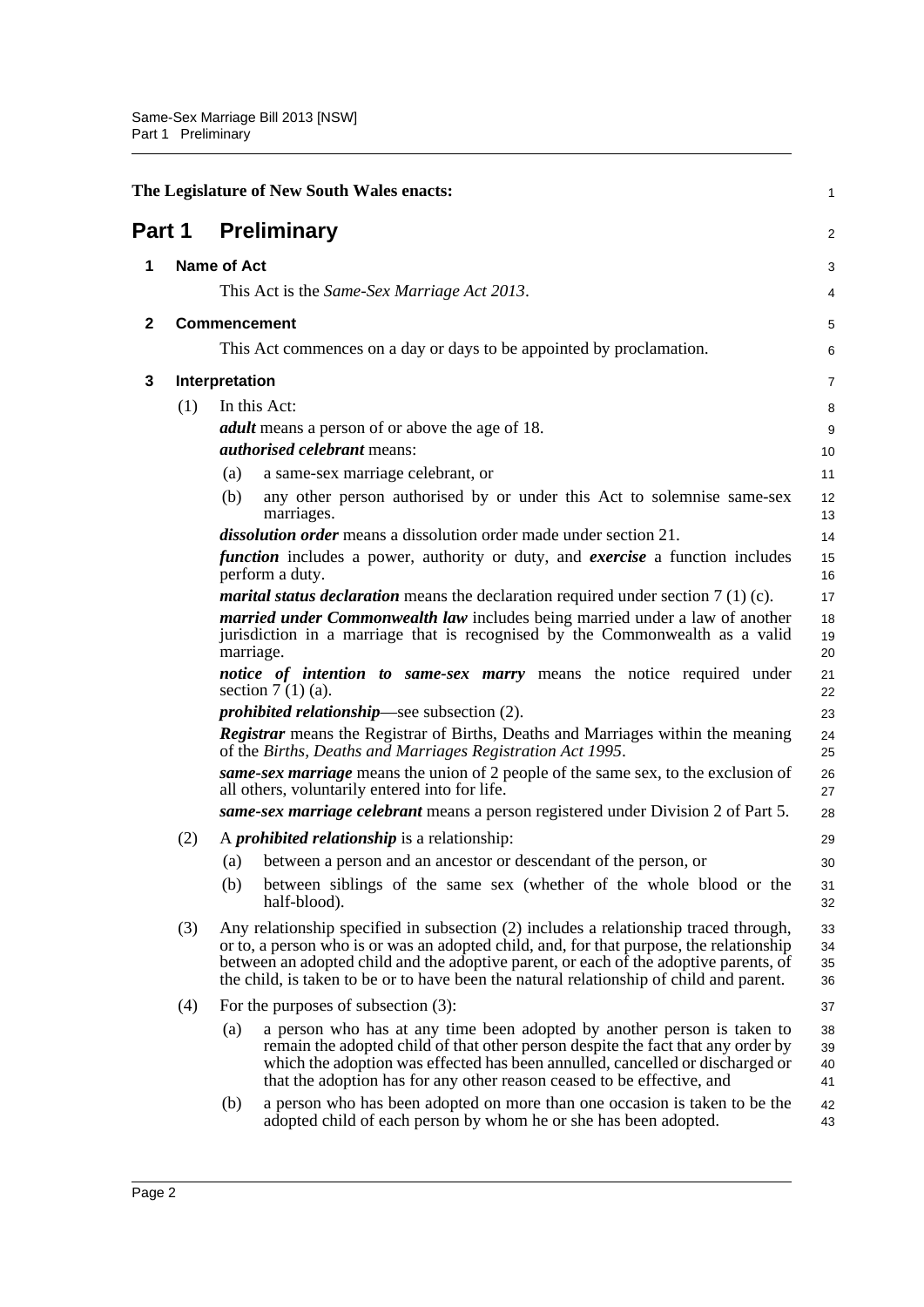| (5) | In this section:                                                                                                                                                     | 1                             |
|-----|----------------------------------------------------------------------------------------------------------------------------------------------------------------------|-------------------------------|
|     | <i>adopted</i> , in relation to a child, means adopted under the law of any place (whether in<br>or out of Australia) relating to the adoption of children.          | $\mathcal{P}$<br>3            |
|     | <i>ancestor</i> , in relation to a person (the <i>descendent</i> ), means any person from whom the<br>descendent is descended, including a parent of the descendent. | $\overline{4}$<br>$5^{\circ}$ |
| (6) | Notes in this Act do not form part of the Act.                                                                                                                       | 6                             |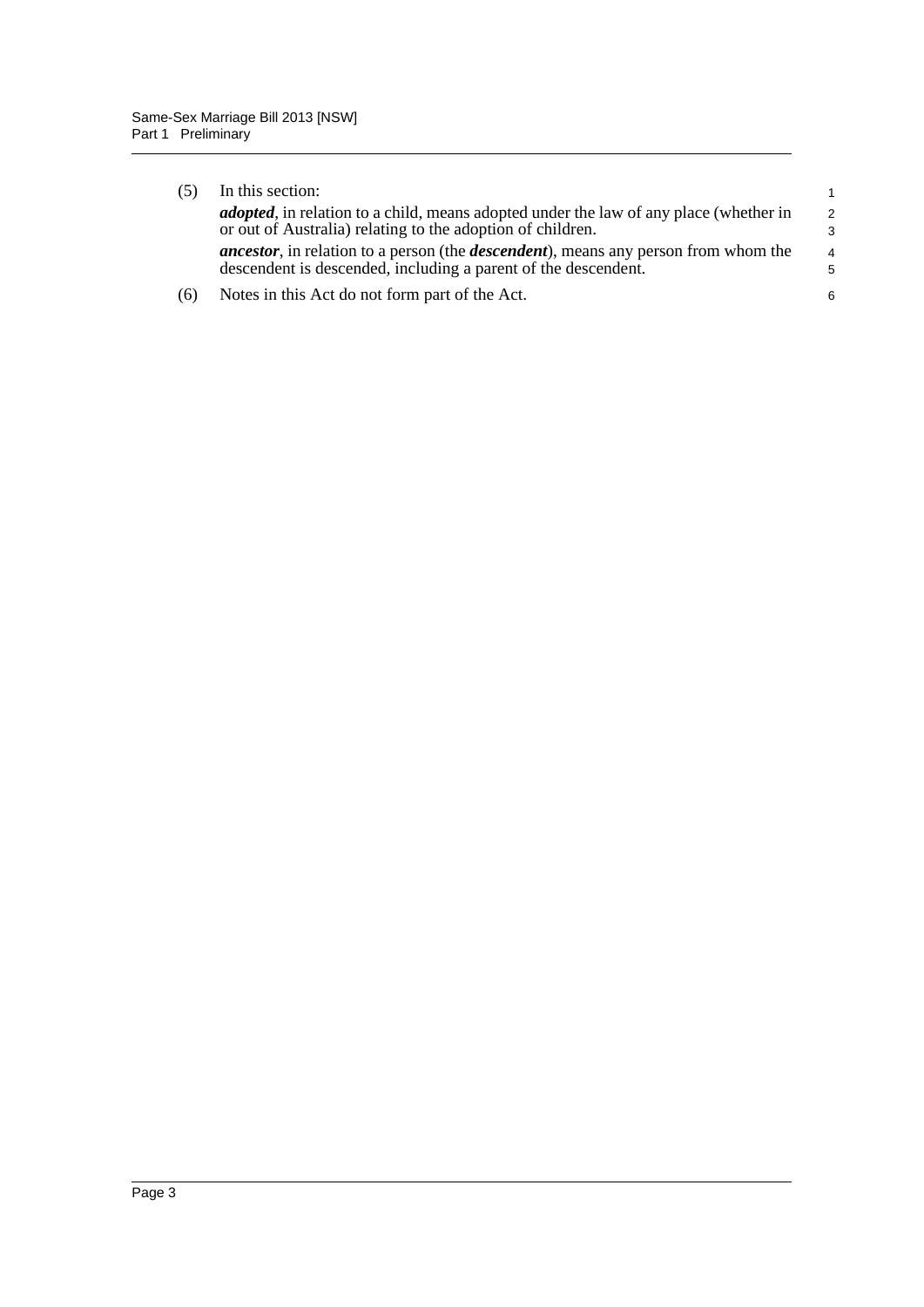<span id="page-9-4"></span><span id="page-9-3"></span><span id="page-9-2"></span><span id="page-9-1"></span><span id="page-9-0"></span>

| Part 2 |     |                            | <b>Same-sex marriages</b>                                                                                                                                                                                                                                                                                                                                                        | 1                          |  |  |
|--------|-----|----------------------------|----------------------------------------------------------------------------------------------------------------------------------------------------------------------------------------------------------------------------------------------------------------------------------------------------------------------------------------------------------------------------------|----------------------------|--|--|
| 4      |     | <b>Application of Part</b> |                                                                                                                                                                                                                                                                                                                                                                                  |                            |  |  |
|        |     |                            | This Part applies to and in relation to all same-sex marriages solemnised, or intended<br>to be solemnised, in New South Wales.                                                                                                                                                                                                                                                  | 3<br>4                     |  |  |
| 5      |     |                            | <b>Eligibility to same-sex marry</b>                                                                                                                                                                                                                                                                                                                                             | 5                          |  |  |
|        |     |                            | Two persons are eligible to be same-sex married under this Act if:                                                                                                                                                                                                                                                                                                               | 6                          |  |  |
|        |     | (a)                        | they are of the same sex, and                                                                                                                                                                                                                                                                                                                                                    | 7                          |  |  |
|        |     | (b)                        | both are adults, and                                                                                                                                                                                                                                                                                                                                                             | 8                          |  |  |
|        |     | (c)                        | neither person is same-sex married under this Act or under the law of another<br>State or Territory, and                                                                                                                                                                                                                                                                         | 9<br>10                    |  |  |
|        |     | (d)                        | neither person is married under Commonwealth law, and                                                                                                                                                                                                                                                                                                                            | 11                         |  |  |
|        |     | (e)                        | at least one of them ordinarily resides in New South Wales, and                                                                                                                                                                                                                                                                                                                  | 12                         |  |  |
|        |     | (f)                        | they are not in a prohibited relationship.                                                                                                                                                                                                                                                                                                                                       | 13                         |  |  |
| 6      |     |                            | Solemnising of same-sex marriages                                                                                                                                                                                                                                                                                                                                                | 14                         |  |  |
|        | (1) |                            | Same-sex marriages are required to be solemnised by authorised celebrants.                                                                                                                                                                                                                                                                                                       | 15                         |  |  |
|        | (2) |                            | A same-sex marriage may be solemnised on any day, at any time and at any place in<br>New South Wales.                                                                                                                                                                                                                                                                            | 16<br>17                   |  |  |
| 7      |     |                            | Notice of intention to same-sex marry and marital status declaration                                                                                                                                                                                                                                                                                                             | 18                         |  |  |
|        | (1) |                            | A same-sex marriage must not be solemnised unless:                                                                                                                                                                                                                                                                                                                               | 19                         |  |  |
|        |     | (a)                        | notice in writing of the intended same-sex marriage (a notice of intention to<br>same-sex marry) has been given in accordance with this section and has been<br>received by the authorised celebrant solemnising the same-sex marriage:                                                                                                                                          | 20<br>21<br>22             |  |  |
|        |     |                            | not earlier than 18 months before the date of the same-sex marriage, and<br>(i)                                                                                                                                                                                                                                                                                                  | 23                         |  |  |
|        |     |                            | not later than one month before the date of the same-sex marriage, and<br>(ii)                                                                                                                                                                                                                                                                                                   | 24                         |  |  |
|        |     | (b)                        | the authorised celebrant has been given, in respect of each of the parties:                                                                                                                                                                                                                                                                                                      | 25                         |  |  |
|        |     |                            | an official certificate, or an official extract of an entry in an official<br>(i)<br>register, showing the date and place of birth of the party, or                                                                                                                                                                                                                              | 26<br>27                   |  |  |
|        |     |                            | a statutory declaration made by the party or a parent of the party stating<br>(ii)<br>that, for reasons specified in the declaration, it is impracticable to obtain<br>such a certificate or extract and stating, to the best of the declarant's<br>knowledge and belief and as accurately as the declarant has been able to<br>ascertain, when and where the party was born, or | 28<br>29<br>30<br>31<br>32 |  |  |
|        |     |                            | a passport issued by the Commonwealth or by a government of an<br>(iii)<br>overseas country, showing the date and place of birth of the party, and                                                                                                                                                                                                                               | 33<br>34                   |  |  |
|        |     | (c)                        | each of the parties has made and signed before the authorised celebrant a<br>declaration (a <i>marital status declaration</i> ), in the form prescribed by the<br>regulations, as to:                                                                                                                                                                                            | 35<br>36<br>37             |  |  |
|        |     |                            | (i)<br>the party's marital status, and                                                                                                                                                                                                                                                                                                                                           | 38                         |  |  |
|        |     |                            | the party's belief that there is no legal impediment to the same-sex<br>(ii)<br>marriage, and                                                                                                                                                                                                                                                                                    | 39<br>40                   |  |  |
|        |     |                            | such other matters as are prescribed by the regulations.<br>(iii)                                                                                                                                                                                                                                                                                                                | 41                         |  |  |
|        | (2) |                            | The marital status declarations of the parties to an intended same-sex marriage must<br>be written on the one piece of paper and on the same side of that paper.                                                                                                                                                                                                                 | 42<br>43                   |  |  |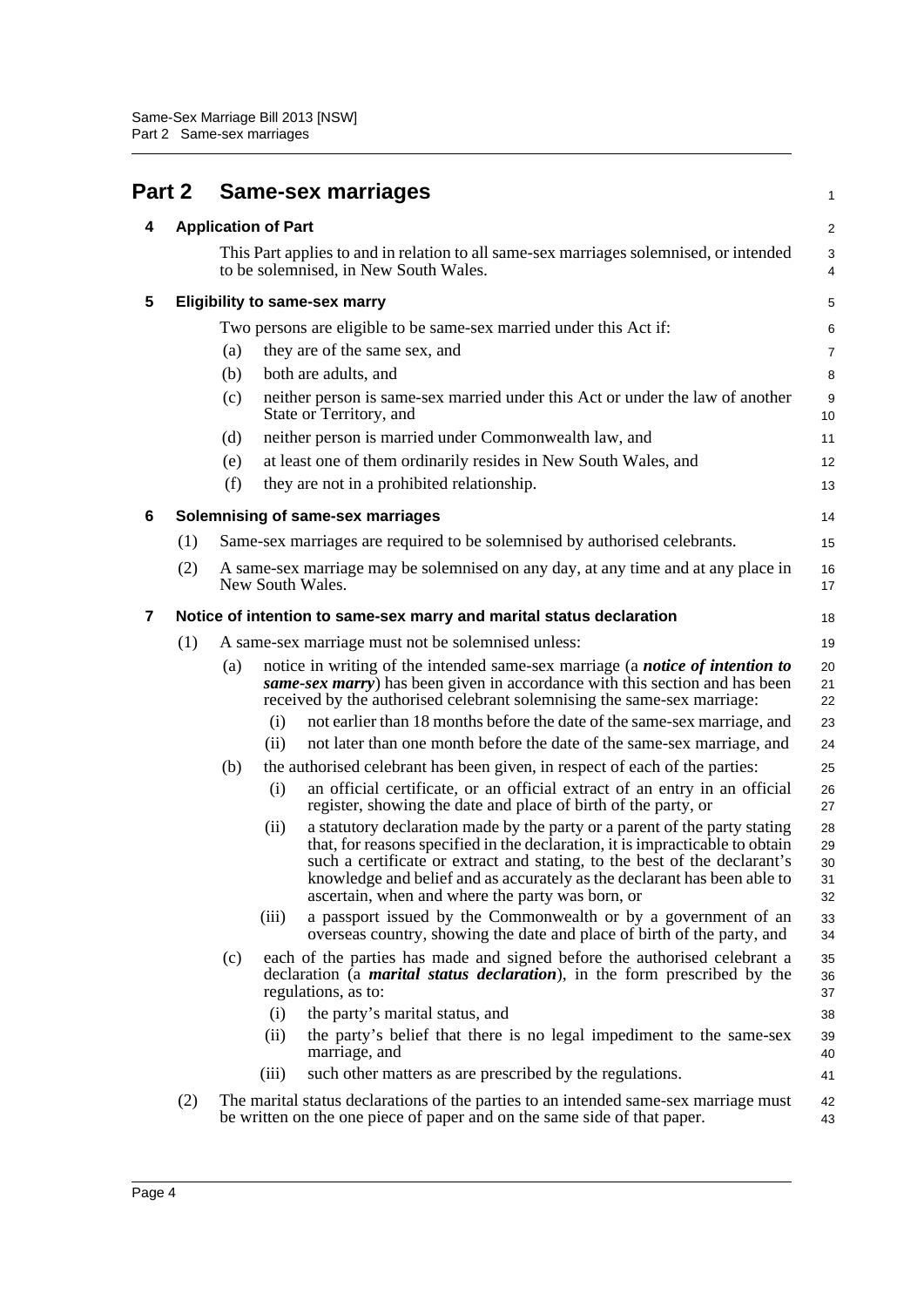(3) A notice of intention to same-sex marry: (a) must be in the form prescribed by the regulations and include such particulars in relation to the parties as are indicated in the form, and (b) must be signed by each of the parties in the presence of: (i) an authorised celebrant, or (ii) a justice of the peace, public notary or other person having authority to administer an oath under the *Oaths Act 1900*. (4) However, if a party to an intended same-sex marriage is not able to sign the notice of intention to same-sex marry in accordance with subsection (3) (b) by the time the notice is required to be given under this section, a notice of intention to same-sex marry duly signed by the other party and otherwise complying with this section is, if it is signed by the first-mentioned party in the presence of an authorised celebrant before the same-sex marriage is solemnised, taken to be sufficient notice for the purposes of this section. (5) A notice of intention to same-sex marry is not ineffective for the purposes of this section if: (a) a party to the intended same-sex marriage is unable, after reasonable inquiry, to ascertain all the particulars in relation to that party required to be included in the notice, and (b) at any time before the same-sex marriage is solemnised, that party provides the authorised celebrant solemnising the same-sex marriage with a statutory declaration: (i) explaining that party's inability to ascertain the particulars not included in the notice, and (ii) explaining the reasons for that inability. (6) An authorised celebrant must, as soon as practicable after receiving a notice of intention to same-sex marry, give the parties a document in the form approved by the Registrar outlining the obligations and consequences of same-sex marriage and indicating the availability of same-sex marriage education and counselling. (7) If, by reason of the death, absence or illness of an authorised celebrant to whom a notice of intention to same-sex marry has been given, or for any other reason, it is impossible or impracticable for that person to solemnise the same-sex marriage, the same-sex marriage may be solemnised by any authorised celebrant who has possession of the notice. (8) An authorised celebrant must not solemnise a same-sex marriage: (a) unless the authorised celebrant is satisfied that the parties are the parties referred to in the notice of intention to same-sex marry in relation to the same-sex marriage, or (b) if the authorised celebrant has reason to believe that any of the following documents in relation to the same-sex marriage contains a false statement or an error or is defective: (i) a notice of intention to same-sex marry, (ii) a marital status declaration, (iii) a statutory declaration made for the purposes of this section. (9) An authorised celebrant may: (a) permit an error in a notice of intention to same-sex marry to be corrected in his or her presence by either of the parties at any time before the same-sex marriage to which it relates has been solemnised, and 1  $\mathfrak{p}$ 3 4 5 6 7 8 9 10 11 12 13 14 15 16 17 18 19 20 21 22 23 24 25 26 27 28 29 30 31 32 33 34 35 36 37 38 39 40 41 42 43 44 45 46 47 48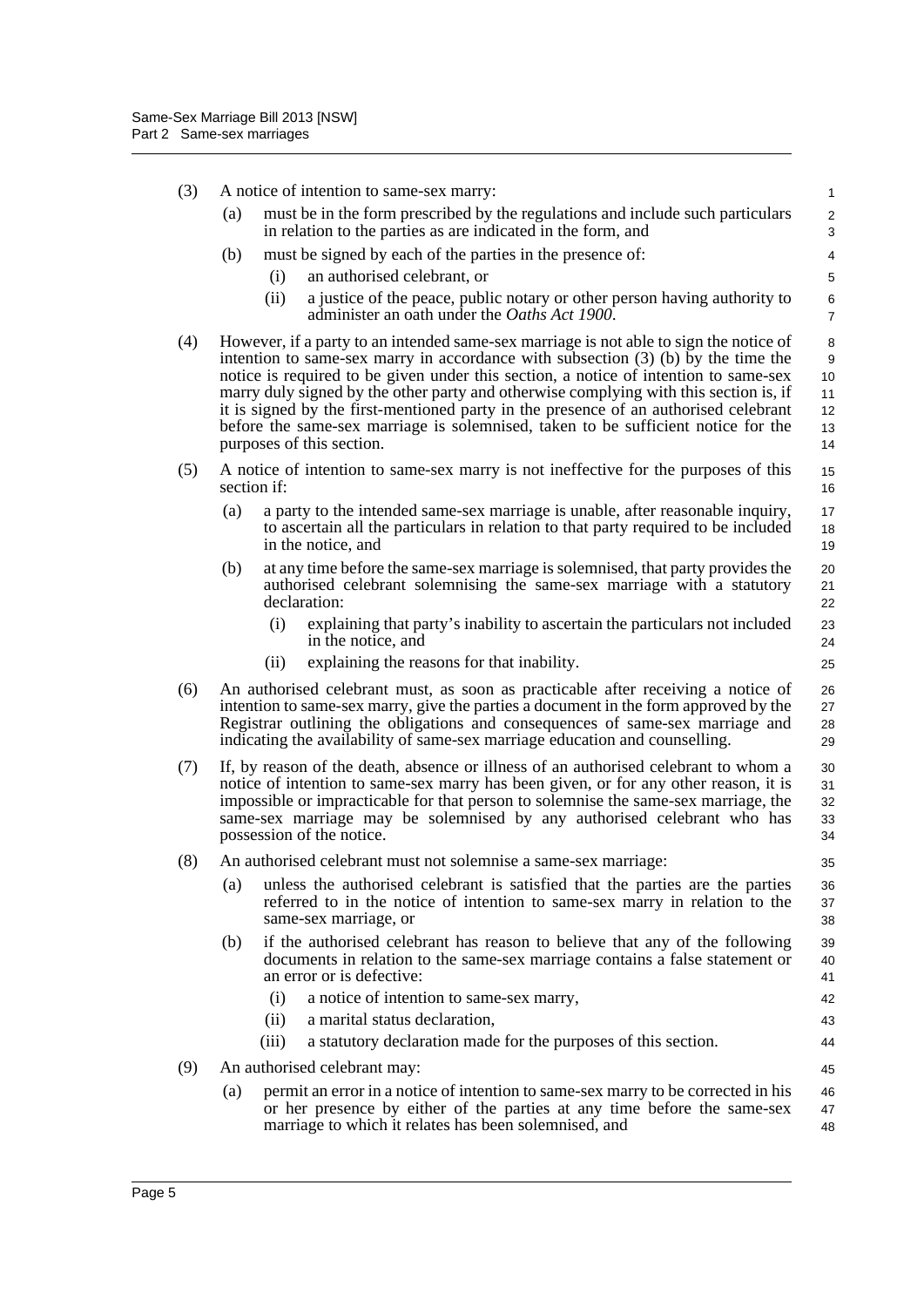- (b) treat the corrected notice as having been originally given in its corrected form.
- (10) If the marital status declaration of a party states that the party is a divorced person or a widow or widower, an authorised celebrant must not solemnise the same-sex marriage unless the authorised celebrant is provided with evidence of the party's divorce, or of the death of the party's spouse, as the case requires.
- (11) If the marital status declaration of a party states that the party was a party to a same-sex marriage that has been dissolved or declared void, an authorised celebrant must not solemnise the same-sex marriage unless the authorised celebrant is provided with evidence of the dissolution of the same-sex marriage or a declaration that the same-sex marriage is void.

#### <span id="page-11-0"></span>**8 Witnesses**

11 12

13 14 15

26

37 38

43

A same-sex marriage must not be solemnised unless at least 2 persons who are, or appear to the authorised celebrant solemnising the same-sex marriage to be, adults are present as witnesses.

### <span id="page-11-1"></span>**9 Form of ceremony**

- (1) If a same-sex marriage is solemnised by an authorised celebrant who is a minister of religion, it may be solemnised according to any form and ceremony recognised as sufficient for the purpose of the religious body or organisation of which he or she is a minister. 16 17 18 19
- (2) If a same-sex marriage is solemnised by an authorised celebrant who is not a minister of religion, it is sufficient if each of the parties says to the other, in the presence of the authorised celebrant and the witnesses, the following words (or words to the same effect):

"I call upon the persons here present to witness that I, [*name of party*], take you, [*name of other party*], to be my lawful wedded spouse".

#### <span id="page-11-2"></span>**10 Authorised celebrants to explain nature of same-sex marriage relationship**

Before a same-sex marriage is solemnised by an authorised celebrant, the authorised celebrant is to say to the parties, in the presence of the witnesses, the following words: 27 28 29

"I am duly authorised under the *Same-Sex Marriage Act 2013* of New South Wales to solemnise same-sex marriages.

"Before you are duly wed in my presence and the presence of these witnesses, I remind you of the solemn and binding nature of the relationship into which you are about to enter.

"Under the law, this wedding recognises that you are voluntarily entering into a lawful and binding union, for life, to the exclusion of all others".

#### <span id="page-11-3"></span>**11 Ministers of religion not bound to solemnise same-sex marriages**

This Part does not:

- (a) prevent an authorised celebrant who is a minister of religion from making it a condition of his or her solemnising a same-sex marriage that: 39 40
	- (i) longer notice of intention to same-sex marry than that required by this Act is given, or 41 42
	- (ii) requirements additional to those provided by this Act are observed, or
- (b) require a minister of religion to make a place (such as a church or other place of public worship) available for solemnising a same-sex marriage. 44 45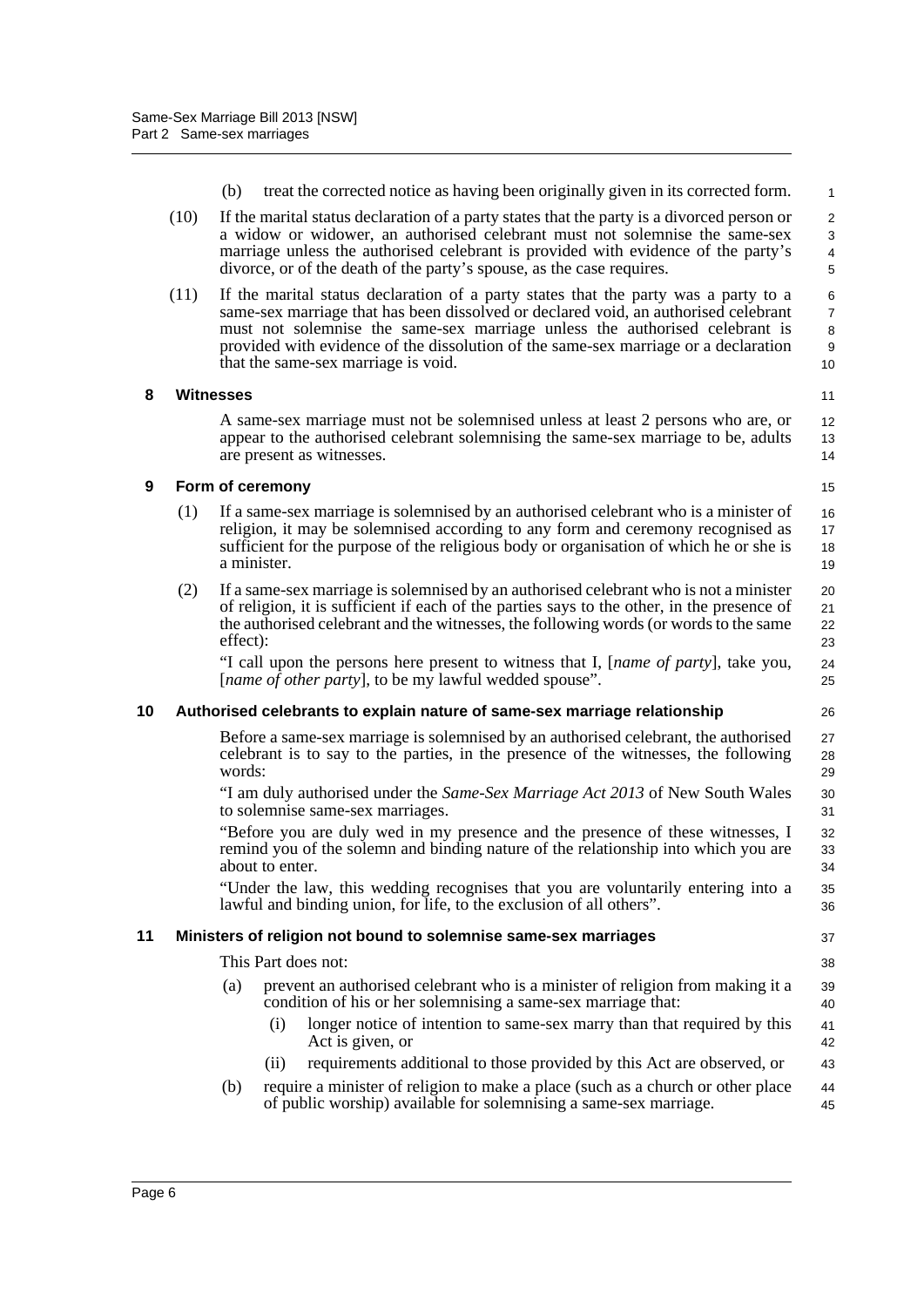#### <span id="page-12-1"></span><span id="page-12-0"></span>**12 Same-sex marriage certificates** (1) If an authorised celebrant solemnises a same-sex marriage, the authorised celebrant must: (a) prepare a certificate of the same-sex marriage, in the form prescribed by the regulations, to give to the parties to the same-sex marriage, and (b) prepare 2 official certificates of the same-sex marriage in the form prescribed by the regulations. (2) Despite subsection (1) (b), the regulations may provide that an authorised celebrant who is a person authorised to solemnise same-sex marriages under Division 1 of Part 5 is to prepare only one official certificate under that paragraph. (3) Immediately after the solemnisation of the same-sex marriage, the authorised celebrant, each of the parties to the same-sex marriage and 2 witnesses of the same-sex marriage who are, or appear to the authorised celebrant to be, adults must sign each of the certificates so prepared. (4) One of the official certificates or the official certificate (as the case requires) must be on the reverse side of the paper bearing the marital status declarations made by the parties. (5) The authorised celebrant must hand the certificate referred to in subsection (1) (a) to one of the parties to the same-sex marriage on behalf of the parties, and: (a) if 2 official certificates have been prepared: (i) within 14 days after the solemnisation of the same-sex marriage, forward the official certificate to which subsection (4) applies, together with the notice of intention to same-sex marry and any statutory declarations relating to the same-sex marriage that are in his or her possession, to the Registrar, and (ii) retain the other official certificate and deal with it in accordance with the regulations, or (b) if only one official certificate has been prepared, retain that certificate and deal with it in accordance with the regulations. (6) If the authorised celebrant dies without having prepared and signed the certificates of the same-sex marriage, or if due to other special circumstances the Registrar thinks it necessary to do so, the Registrar may, if satisfied that the same-sex marriage was duly solemnised, prepare and sign the certificates with such modifications as the Registrar thinks appropriate. (7) A certificate prepared and signed by the Registrar under subsection (6) has the same force and effect as if it had been prepared and signed in accordance with this section by the authorised celebrant. (8) The regulations may provide for the provision of a substitute certificate in the event of the loss or destruction of a certificate of same-sex marriage previously given under this section. **13 Interpreters at same-sex marriage ceremonies** (1) If the authorised celebrant by whom a same-sex marriage is to be solemnised considers that it is appropriate to do so, the authorised celebrant may use the services of an interpreter, not being a party to the same-sex marriage, in or in connection with the ceremony. (2) An authorised celebrant must not solemnise a same-sex marriage in or in connection with the ceremony for which the services of an interpreter are used unless the authorised celebrant has received a statutory declaration by the interpreter stating 1  $\mathfrak{p}$ 3 4 5 6 7 8 9  $10$ 11 12 13 14 15 16 17 18 19  $20$ 21 22 23 24 25 26 27 28 29 30 31 32 33 34 35 36 37 38 39 40 41 42 43 44 45 46 47 48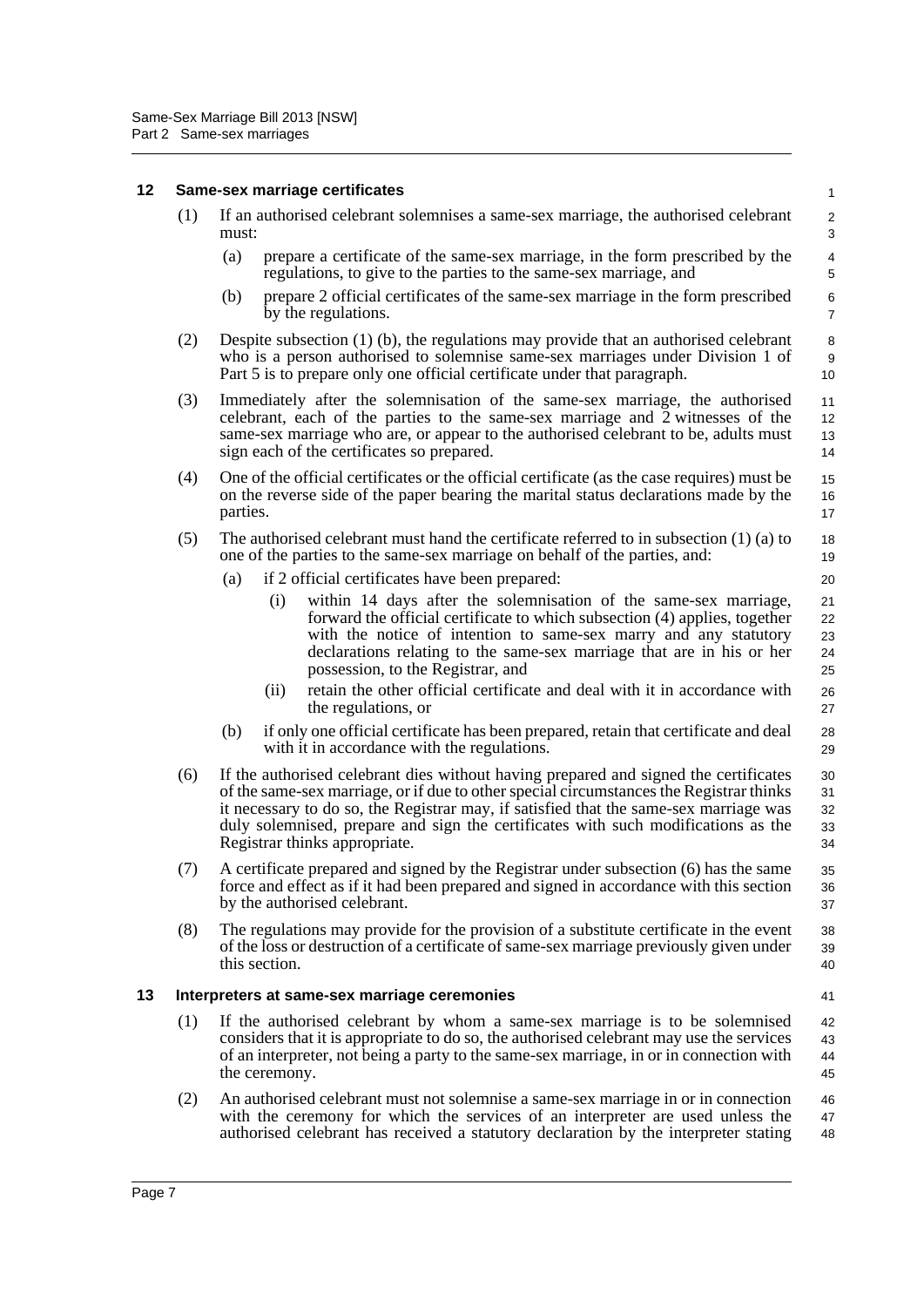that the interpreter understands, and is able to converse in, the languages in respect of which he or she is to act as interpreter. Maximum penalty: 10 penalty units.

21

(3) A person who has acted as interpreter in or in connection with a ceremony of same-sex marriage must, as soon as practicable after the ceremony has been solemnised, provide the authorised celebrant with a certificate signed by the person, and in the form prescribed by the regulations, of the faithful performance of the person's services as interpreter.

Maximum penalty: 10 penalty units.

#### <span id="page-13-0"></span>**14 Same-sex marriages invalid if not duly solemnised**

- (1) A same-sex marriage solemnised in New South Wales otherwise than in accordance with this Part is not a valid same-sex marriage.
- (2) However, a same-sex marriage is not invalid merely because the person solemnising it was not authorised by this Act to do so.
- (3) Subsection (2) applies only if, at the time the same-sex marriage was solemnised, either party to the same-sex marriage believed that the person solemnising the same-sex marriage was authorised to solemnise it. In any such case, the form and ceremony of the same-sex marriage are taken to have been sufficient for the purposes of this Part if they were such as to show an intention on the part of each of the parties to become, by the solemnisation, the lawful same-sex married spouse of the other. 15 16 17 18 19 20

#### <span id="page-13-1"></span>**15 Second same-sex marriage ceremonies**

(1) If: (a) 2 persons have gone through a form or ceremony of same-sex marriage with each other, and (b) there is a doubt: (i) whether those persons are parties to a valid same-sex marriage with each other, or (ii) whether their same-sex marriage could be proved in legal proceedings, those persons may, subject to this section, go through a form or ceremony of same-sex marriage with each other as if they had not previously gone through a form or ceremony of same-sex marriage with each other. (2) If 2 persons decide to go through a form or ceremony of same-sex marriage with each other under subsection (1), they must furnish to the authorised celebrant by whom the form or ceremony is to be performed: (a) a statutory declaration by them stating that they have previously gone through a form or ceremony of same-sex marriage with each other and specifying the date on which, the place at which and the circumstances in which they went through that form or ceremony, and (b) a certificate by an Australian legal practitioner, being a certificate endorsed on the statutory declaration, that, on the facts stated in the declaration, there is, in his or her opinion, a doubt as to one of the matters specified in subsection  $(1)$  (b). (3) The authorised celebrant by whom a form or ceremony of same-sex marriage is 22 23 24 25 26 27 28 29 30 31 32 33 34 35 36 37 38 39 40 41 42

performed under subsection (1) must make an endorsement in accordance with the regulations on each certificate issued in respect of that ceremony. 43 44 45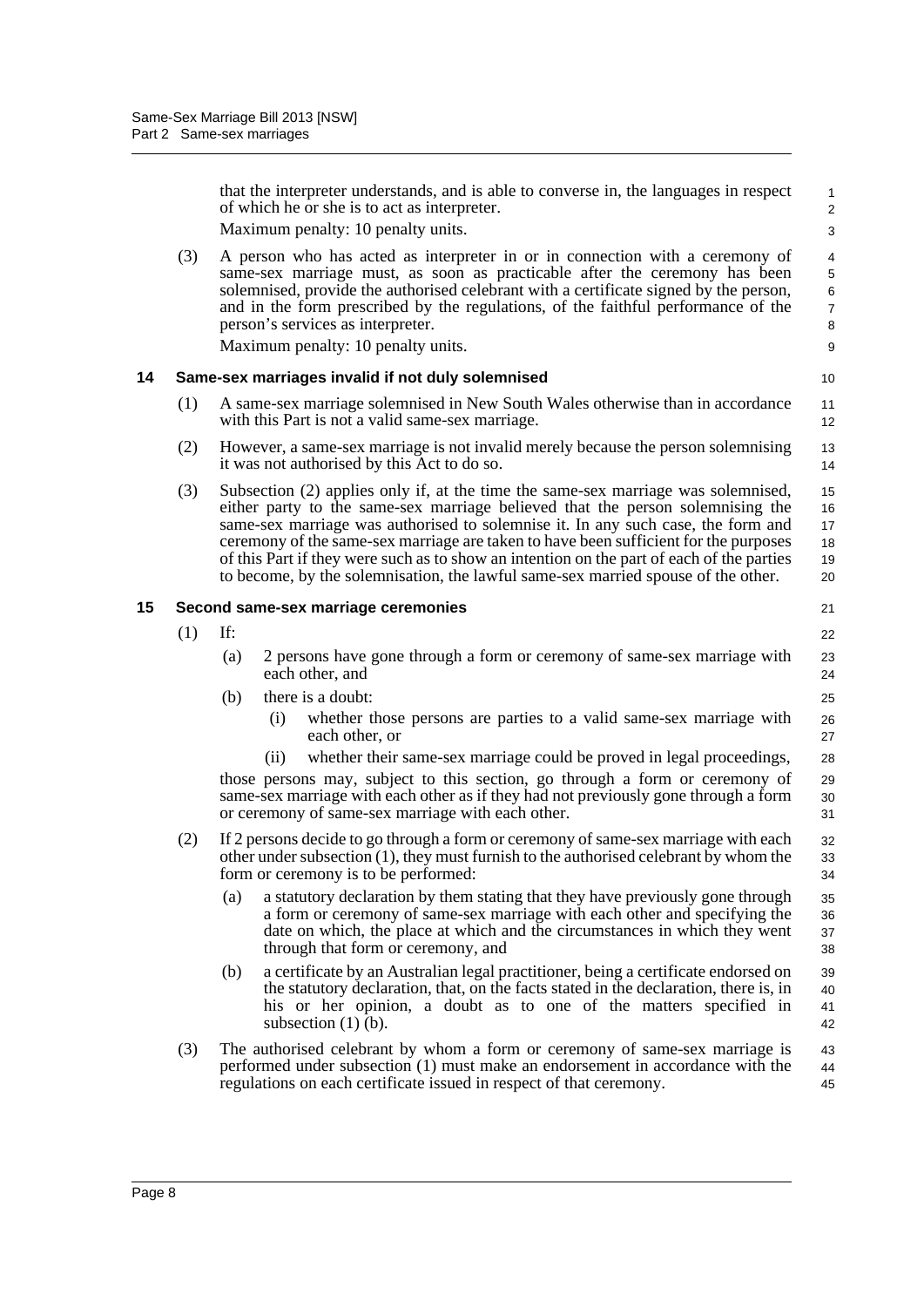#### <span id="page-14-0"></span>**16 Subsequent religious ceremonies of same-sex marriage** (1) Nothing in this Part prevents 2 persons who are already parties to a valid same-sex marriage with each other from going through a religious ceremony of same-sex marriage with each other if those persons have: (a) produced to the person by whom the ceremony is to be performed a certificate of their existing same-sex marriage, and (b) given that person a statement in writing, signed by them and witnessed by that person, that: (i) they have previously gone through a form or ceremony of same-sex marriage with each other, and (ii) they are the parties mentioned in the certificate of same-sex marriage produced with the statement, and (iii) they have no reason to believe that they are not parties to a valid same-sex marriage with each other. (2) Sections 7 and 12 do not apply to or in relation to a religious ceremony of same-sex marriage performed in accordance with this section and the person by whom the religious ceremony is performed is not to: (a) prepare or issue in respect of it any certificate of same-sex marriage under this Act, or (b) issue any other document to the parties in respect of the ceremony unless the parties are described in the document as already being parties to a valid same-sex marriage with each other. (3) A person who is not an authorised celebrant does not commit an offence under this Part by reason only of his or her having performed a religious ceremony of same-sex marriage between parties who have complied with the requirements of this section. **17 Incorrect same-sex marriage certificates** (1) If the Registrar is satisfied, by statutory declaration or otherwise, that any particular in a certificate of same-sex marriage prepared and signed under section 12 is incorrect, the Registrar may: (a) in the case of a certificate that has been handed to a party to the same-sex marriage or retained by the authorised celebrant—correct the certificate, and (b) in the case of a certificate that has been forwarded to the Registrar—certify that a specified correction is necessary. (2) For the purposes of subsection (1) (a), the Registrar may, by notice in writing served on a party to the same-sex marriage or the authorised celebrant (as the case requires), require the party or the authorised celebrant to produce or forward the certificate to the Registrar within a period (not being less than 7 days from the date of service of the notice) specified in the notice. (3) If a same-sex marriage has been solemnised, or purports to have been solemnised, under this Part, and the same-sex marriage is void, the Registrar may, by notice in writing served on a party to the same-sex marriage, require the party to deliver or forward to the Registrar, within a period (not being less than 7 days from the date of service of the notice) specified in the notice, the certificate required, by section 12 (5), to be handed to a party to the same-sex marriage. (4) A person must comply with a notice served on the person under this section. 1  $\mathfrak{p}$ 3 4 5 6 7 8 9  $1<sub>0</sub>$ 11 12 13 14 15 16 17 18 19 20 21 22 23 24 25 26 27 28 29 30 31 32 33 34 35 36 37 38 39 40 41 42 43 44 45

46

<span id="page-14-1"></span>Maximum penalty: 10 penalty units.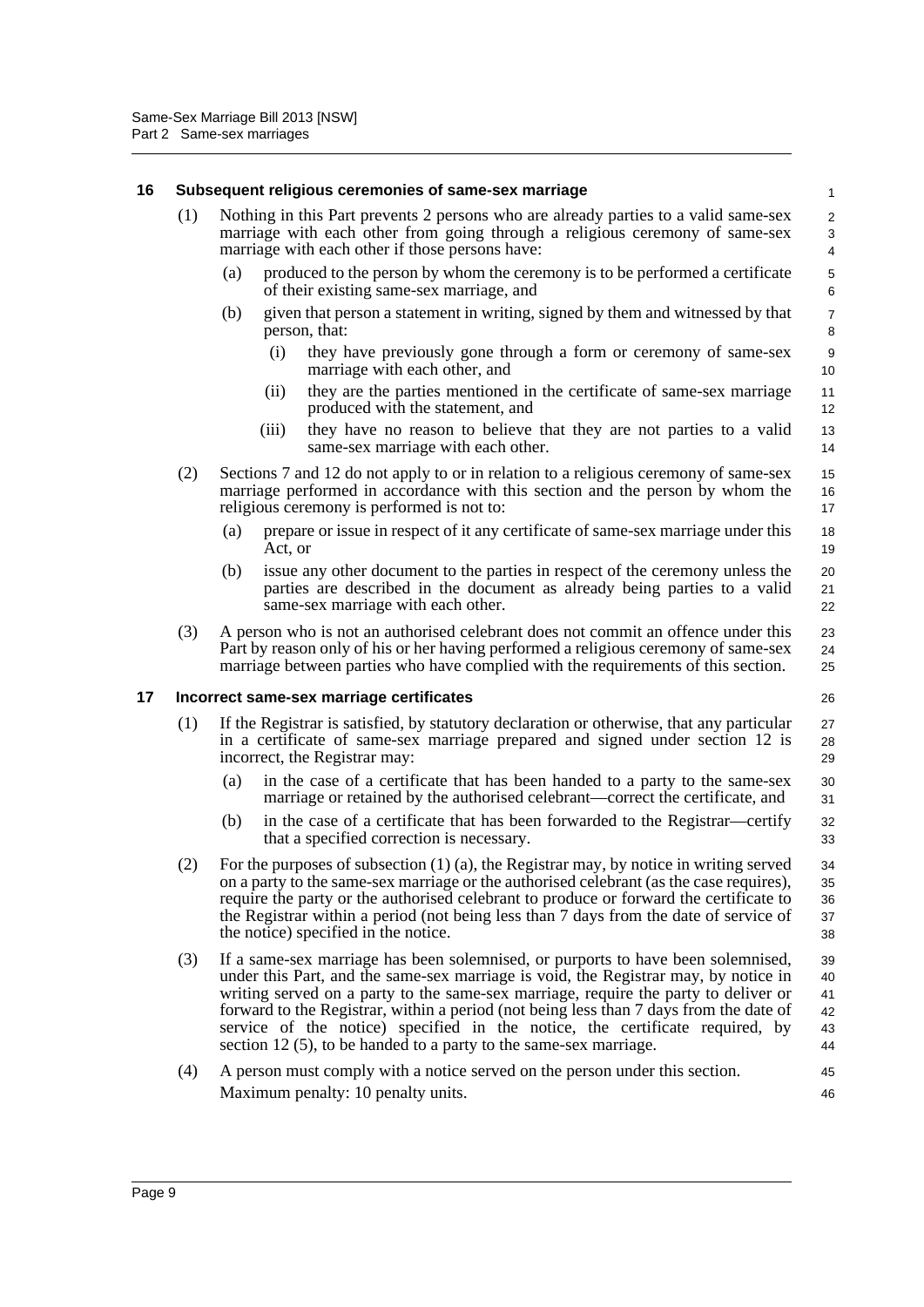<span id="page-15-0"></span>

| 18 | Offences relating to solemnising same-sex marriages |                                                                                                                                                                                                                                                                                                                                                                      |                                  |  |  |  |
|----|-----------------------------------------------------|----------------------------------------------------------------------------------------------------------------------------------------------------------------------------------------------------------------------------------------------------------------------------------------------------------------------------------------------------------------------|----------------------------------|--|--|--|
|    | (1)                                                 | A person must not solemnise a same-sex marriage unless the person is an authorised<br>celebrant.                                                                                                                                                                                                                                                                     | $\overline{c}$<br>3              |  |  |  |
|    | (2)                                                 | An authorised celebrant must not solemnise a same-sex marriage except in<br>accordance with this Part.                                                                                                                                                                                                                                                               | 4<br>5                           |  |  |  |
|    | (3)                                                 | An authorised celebrant must not solemnise a same-sex marriage, or purport to<br>solemnise a same-sex marriage, if the authorised celebrant has reason to believe that:                                                                                                                                                                                              | $6\phantom{a}$<br>$\overline{7}$ |  |  |  |
|    |                                                     | there is a legal impediment to the same-sex marriage, or<br>(a)                                                                                                                                                                                                                                                                                                      | 8                                |  |  |  |
|    |                                                     | the same-sex marriage would be void.<br>(b)                                                                                                                                                                                                                                                                                                                          | 9                                |  |  |  |
|    | (4)                                                 | An authorised celebrant must not, except in accordance with section 15, purport to<br>solemnise a same-sex marriage between persons who inform the authorised celebrant<br>that they are already lawfully same-sex married to each other or who the authorised<br>celebrant knows, or has reason to believe, are already lawfully same-sex married to<br>each other. | 10<br>11<br>12<br>13<br>14       |  |  |  |
|    | (5)                                                 | A person must not go through a form or ceremony of same-sex marriage with another<br>person:                                                                                                                                                                                                                                                                         | 15<br>16                         |  |  |  |
|    |                                                     | knowing that the person solemnising the same-sex marriage is not authorised<br>(a)<br>to solemnise it, and                                                                                                                                                                                                                                                           | 17<br>18                         |  |  |  |
|    |                                                     | having reason to believe that the other party to the same-sex marriage believes<br>(b)<br>that the person solemnising the same-sex marriage is so authorised.                                                                                                                                                                                                        | 19<br>20                         |  |  |  |
|    |                                                     | Maximum penalty: 100 penalty units, or imprisonment for 6 months, or both.                                                                                                                                                                                                                                                                                           | 21                               |  |  |  |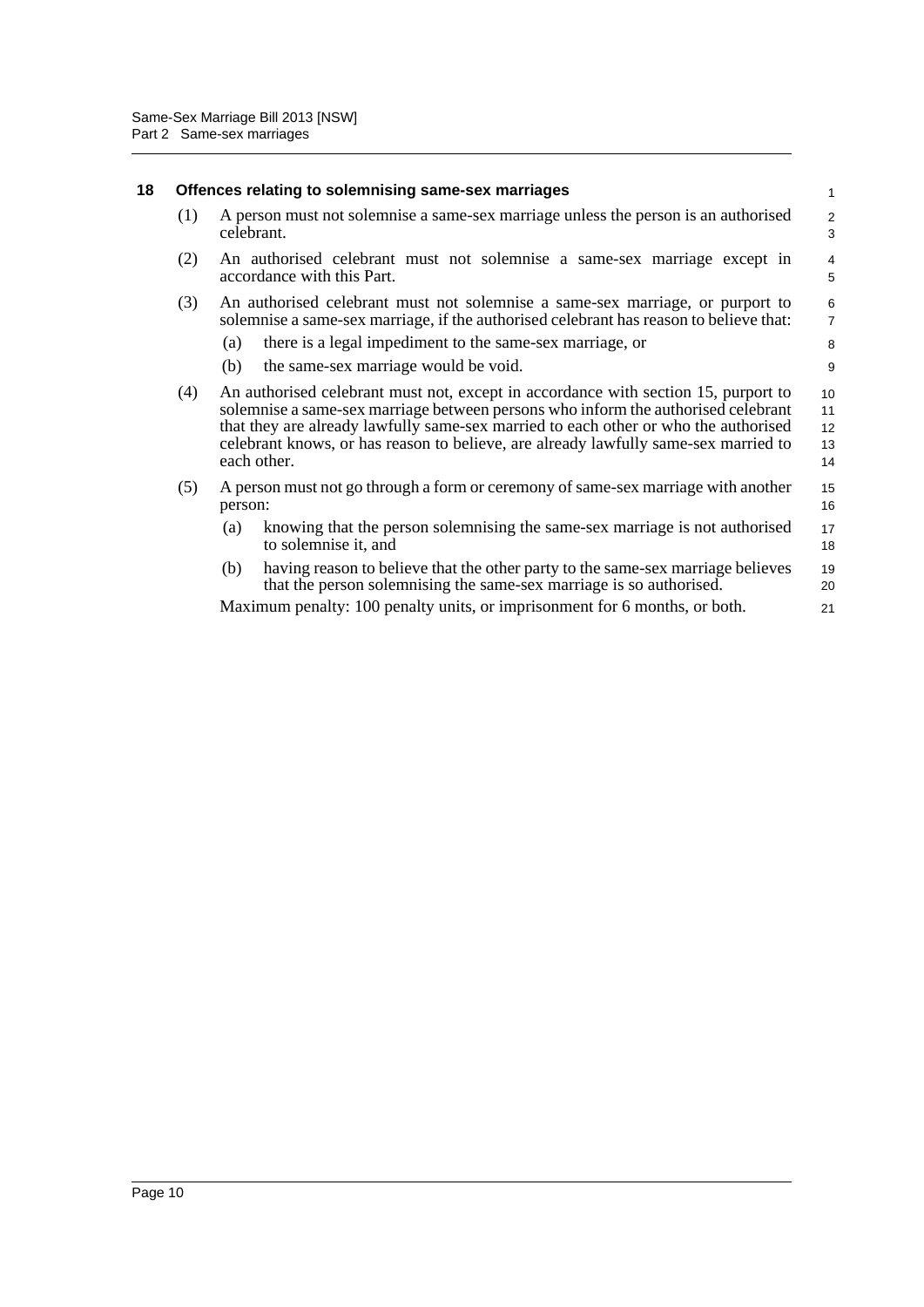## <span id="page-16-1"></span><span id="page-16-0"></span>**Part 3 Void same-sex marriages**

|    | Part 3 |             | Void same-sex marriages                                                                                                                                                                | $\mathbf{1}$                            |
|----|--------|-------------|----------------------------------------------------------------------------------------------------------------------------------------------------------------------------------------|-----------------------------------------|
| 19 |        |             | Grounds on which same-sex marriages are void                                                                                                                                           | $\overline{2}$                          |
|    |        | is void if: | A same-sex marriage solemnised or purporting to be solemnised in New South Wales                                                                                                       | 3<br>$\overline{4}$                     |
|    |        | (a)         | either of the parties was, at the time the same-sex marriage was entered into,<br>same-sex married to some other person under this Act or the law of another<br>State or Territory, or | 5<br>$\boldsymbol{6}$<br>$\overline{7}$ |
|    |        | (b)         | either of the parties subsequently marries some other person under<br>Commonwealth law, or                                                                                             | 8<br>9                                  |
|    |        | (c)         | the parties are in a prohibited relationship, or                                                                                                                                       | 10                                      |
|    |        | (d)         | the same-sex marriage is not valid because of section 14, or                                                                                                                           | 11                                      |
|    |        | (e)         | the consent of either of the parties was not a real consent because:<br>it was obtained by duress or fraud, or<br>(i)                                                                  | 12<br>13                                |
|    |        |             | that party was mistaken as to the identity of the other party or as to the<br>(i)<br>nature of the ceremony performed, or                                                              | 14<br>15                                |
|    |        |             | that party was mentally incapable of understanding the nature and effect<br>(iii)<br>of the same-sex marriage ceremony, or                                                             | 16<br>17                                |
|    |        | (f)         | either of the parties was not an adult when the same-sex marriage was entered<br>into.                                                                                                 | 18<br>19                                |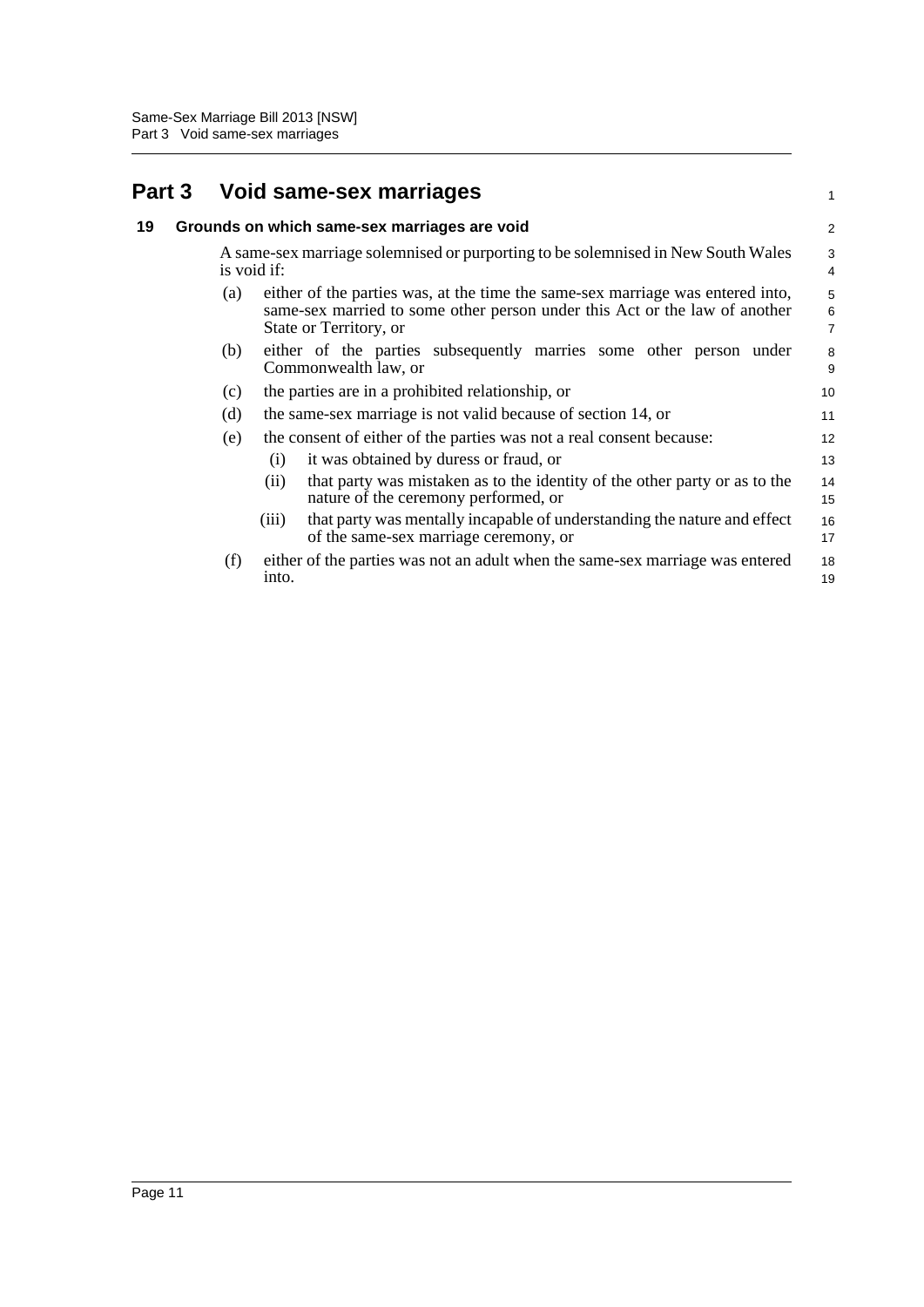## <span id="page-17-0"></span>**Part 4 Dissolution and annulment**

<span id="page-17-3"></span><span id="page-17-2"></span><span id="page-17-1"></span>

| Part 4 |     | <b>Dissolution and annulment</b>                                                                                                                                                                                                                                                                                                                                                                                                                                                                                                                                                                                                                                                                                                                                                                                                                                                                                                                                                                                                                        | 1                                                                                                |
|--------|-----|---------------------------------------------------------------------------------------------------------------------------------------------------------------------------------------------------------------------------------------------------------------------------------------------------------------------------------------------------------------------------------------------------------------------------------------------------------------------------------------------------------------------------------------------------------------------------------------------------------------------------------------------------------------------------------------------------------------------------------------------------------------------------------------------------------------------------------------------------------------------------------------------------------------------------------------------------------------------------------------------------------------------------------------------------------|--------------------------------------------------------------------------------------------------|
|        |     | Note. This Part is about the dissolution and annulment of same-sex marriages. Couples who are same-sex<br>married are not legally married for the purposes of the Commonwealth law but they may be de facto partners<br>for the purposes of the Commonwealth law. In particular, Part VIIIAB of the Family Law Act 1975 of the<br>Commonwealth deals with financial matters arising out of the breakdown (other than by reason of death) of<br>de facto relationships, including between persons of the same sex.<br>The Commonwealth law does not recognise same-sex marriages but the fact that persons are same-sex<br>married under this Act does not prevent them from being de facto partners for the purposes of the<br>Commonwealth law. If those persons are not de facto partners for the purposes of the Commonwealth law,<br>but are in a domestic relationship within the meaning of the Property (Relationships) Act 1984 of New South<br>Wales, that Act will apply to financial matters arising from any breakdown in the relationship. | $\overline{\mathbf{c}}$<br>3<br>$\overline{4}$<br>5<br>6<br>$\overline{7}$<br>8<br>9<br>10<br>11 |
| 20     |     | <b>Institution of proceedings in Supreme Court</b>                                                                                                                                                                                                                                                                                                                                                                                                                                                                                                                                                                                                                                                                                                                                                                                                                                                                                                                                                                                                      | 12                                                                                               |
|        | (1) | Proceedings:                                                                                                                                                                                                                                                                                                                                                                                                                                                                                                                                                                                                                                                                                                                                                                                                                                                                                                                                                                                                                                            | 13                                                                                               |
|        |     | for a dissolution order or a decree of nullity in relation to a same-sex marriage,<br>(a)<br><b>or</b>                                                                                                                                                                                                                                                                                                                                                                                                                                                                                                                                                                                                                                                                                                                                                                                                                                                                                                                                                  | 14<br>15                                                                                         |
|        |     | for a declaration as to the validity of:<br>(b)                                                                                                                                                                                                                                                                                                                                                                                                                                                                                                                                                                                                                                                                                                                                                                                                                                                                                                                                                                                                         | 16                                                                                               |
|        |     | a same-sex marriage, or<br>(i)                                                                                                                                                                                                                                                                                                                                                                                                                                                                                                                                                                                                                                                                                                                                                                                                                                                                                                                                                                                                                          | 17                                                                                               |
|        |     | a dissolution in relation to the same-sex marriage, or<br>(ii)                                                                                                                                                                                                                                                                                                                                                                                                                                                                                                                                                                                                                                                                                                                                                                                                                                                                                                                                                                                          | 18                                                                                               |
|        |     | (iii)<br>the annulment of a same-sex marriage,                                                                                                                                                                                                                                                                                                                                                                                                                                                                                                                                                                                                                                                                                                                                                                                                                                                                                                                                                                                                          | 19                                                                                               |
|        |     | may be instituted in the Supreme Court.                                                                                                                                                                                                                                                                                                                                                                                                                                                                                                                                                                                                                                                                                                                                                                                                                                                                                                                                                                                                                 | 20                                                                                               |
|        | (2) | Except as otherwise prescribed by the regulations or the rules of court, any such<br>proceedings are to be instituted by application to the Supreme Court.                                                                                                                                                                                                                                                                                                                                                                                                                                                                                                                                                                                                                                                                                                                                                                                                                                                                                              | 21<br>22                                                                                         |
|        | (3) | Proceedings under this Part for:                                                                                                                                                                                                                                                                                                                                                                                                                                                                                                                                                                                                                                                                                                                                                                                                                                                                                                                                                                                                                        | 23                                                                                               |
|        |     | a dissolution order in relation to a same-sex marriage, or<br>(a)                                                                                                                                                                                                                                                                                                                                                                                                                                                                                                                                                                                                                                                                                                                                                                                                                                                                                                                                                                                       | 24                                                                                               |
|        |     | a decree of nullity of a same-sex marriage,<br>(b)                                                                                                                                                                                                                                                                                                                                                                                                                                                                                                                                                                                                                                                                                                                                                                                                                                                                                                                                                                                                      | 25                                                                                               |
|        |     | may be instituted by either party to the same-sex marriage or jointly by both parties<br>to the same-sex marriage.                                                                                                                                                                                                                                                                                                                                                                                                                                                                                                                                                                                                                                                                                                                                                                                                                                                                                                                                      | 26<br>27                                                                                         |
| 21     |     | <b>Dissolution of same-sex marriage</b>                                                                                                                                                                                                                                                                                                                                                                                                                                                                                                                                                                                                                                                                                                                                                                                                                                                                                                                                                                                                                 | 28                                                                                               |
|        | (1) | An application for a dissolution order in relation to a same-sex marriage is to be<br>based only on the ground that the same-sex marriage has broken down irretrievably.                                                                                                                                                                                                                                                                                                                                                                                                                                                                                                                                                                                                                                                                                                                                                                                                                                                                                | 29<br>30                                                                                         |
|        | (2) | In proceedings instituted by such an application, the ground is taken to have been<br>established, and a dissolution order in relation to the same-sex marriage may be<br>made, if, and only if, the Supreme Court is satisfied that the parties have separated<br>and lived separately and apart for a continuous period of not less than 12 months<br>immediately preceding the date of the filing of the application for a dissolution order<br>in relation to the same-sex marriage.                                                                                                                                                                                                                                                                                                                                                                                                                                                                                                                                                                | 31<br>32<br>33<br>34<br>35<br>36                                                                 |
|        | (3) | However, a dissolution order in relation to a same-sex marriage is not to be made if<br>the Supreme Court is satisfied that there is a reasonable likelihood of cohabitation<br>being resumed.                                                                                                                                                                                                                                                                                                                                                                                                                                                                                                                                                                                                                                                                                                                                                                                                                                                          | 37<br>38<br>39                                                                                   |
| 22     |     | <b>Meaning of separation</b>                                                                                                                                                                                                                                                                                                                                                                                                                                                                                                                                                                                                                                                                                                                                                                                                                                                                                                                                                                                                                            | 40                                                                                               |
|        | (1) | The parties to a same-sex marriage may be taken to have separated despite the fact<br>that the cohabitation was brought to an end by the action or conduct of only one of<br>the parties.                                                                                                                                                                                                                                                                                                                                                                                                                                                                                                                                                                                                                                                                                                                                                                                                                                                               | 41<br>42<br>43                                                                                   |
|        | (2) | The parties to a same-sex marriage may be taken to have separated and to have lived<br>separately and apart despite the fact that they have continued to reside in the same<br>residence or that either party has rendered some household services to the other.                                                                                                                                                                                                                                                                                                                                                                                                                                                                                                                                                                                                                                                                                                                                                                                        | 44<br>45<br>46                                                                                   |
|        |     |                                                                                                                                                                                                                                                                                                                                                                                                                                                                                                                                                                                                                                                                                                                                                                                                                                                                                                                                                                                                                                                         |                                                                                                  |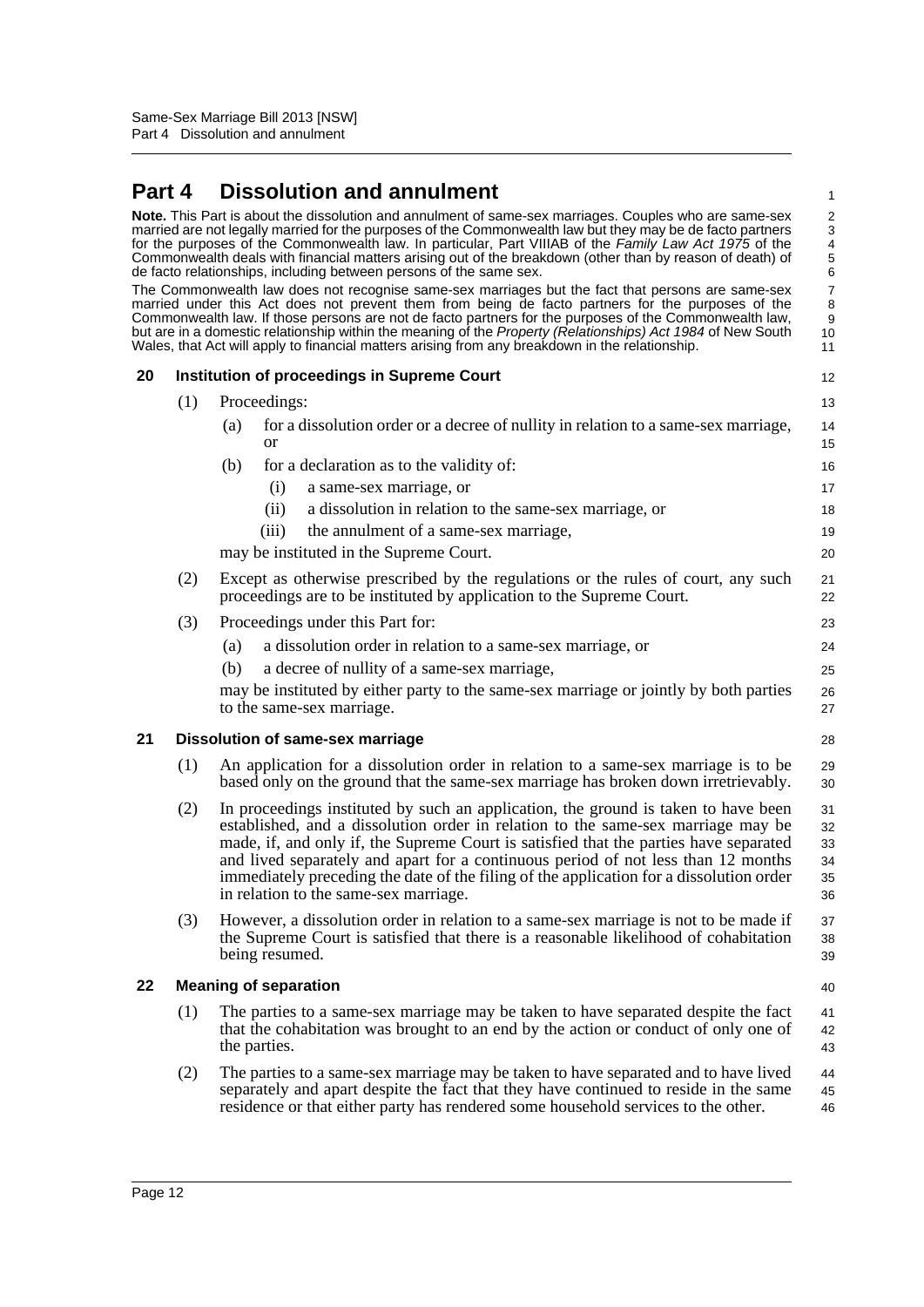#### <span id="page-18-0"></span>**23 Effect of resumption of cohabitation**

- (1) For the purposes of proceedings for a dissolution order in relation to a same-sex marriage, if, after the parties to the same-sex marriage separated, they resumed cohabitation on one occasion but, within a period of 3 months after the resumption of cohabitation, they again separated and after that separation lived separately and apart up to the date of the filing of the application, the periods of living separately and apart before and after the period of cohabitation may be aggregated as if they were one continuous period, but the period of cohabitation is not to be taken to be part of the period of living separately and apart.
- (2) For the purposes of subsection (1), a period of cohabitation is taken to have continued during any interruption of the cohabitation that, in the opinion of the Supreme Court, was not substantial.

12 13

14 15

16

22

26

39

#### <span id="page-18-1"></span>**24 Nullity of same-sex marriage**

An application under this Part for a decree of nullity of a same-sex marriage is to be based on the ground that the same-sex marriage is void.

#### <span id="page-18-2"></span>**25 Court not to make dissolution order where application for decree of nullity before it**

If an application for a decree of nullity of a same-sex marriage and an application for a dissolution order in relation to that same-sex marriage are both before the Supreme Court, the Court must not make a dissolution order in relation to the same-sex marriage unless it has dismissed the application for a decree of nullity of the same-sex marriage. 17 18 19 20 21

#### <span id="page-18-3"></span>**26 Circumstances occurring before commencement of Act or outside New South Wales**

An order or a decree may be made, or refused, under this Part by reason of facts and circumstances despite those facts and circumstances, or some of them, having taken place before the commencement of this Act or outside New South Wales.  $23$ 24 25

#### <span id="page-18-4"></span>**27 When dissolution order takes effect**

- (1) Subject to this section, a dissolution order takes effect at the expiration of a period of one month from the making of the order. 27 28
- (2) A dissolution order does not take effect if either of the parties to the same-sex marriage dies before the dissolution order takes effect. 29 30
- (3) If an appeal is instituted before a dissolution order takes effect, the dissolution order takes effect:
	- (a) at the expiration of a period of one month from the day on which the appeal is determined or discontinued, or
	- (b) on the day on which the dissolution order would have taken effect under subsection (1) if no appeal had been instituted,

whichever is the later.

(4) For the purposes of subsection (3), appeal includes an application for a rehearing.

#### <span id="page-18-5"></span>**28 Certificate as to dissolution order**

- (1) If a dissolution order takes effect, the Registrar of the Supreme Court must prepare and file a memorandum of the fact and of the date on which the dissolution order took effect. 40 41 42
- (2) If a dissolution order has taken effect, any person is entitled, on application to the Registrar of the Supreme Court, to receive a certificate signed by the Registrar of the Court that the dissolution order has taken effect. 43 44 45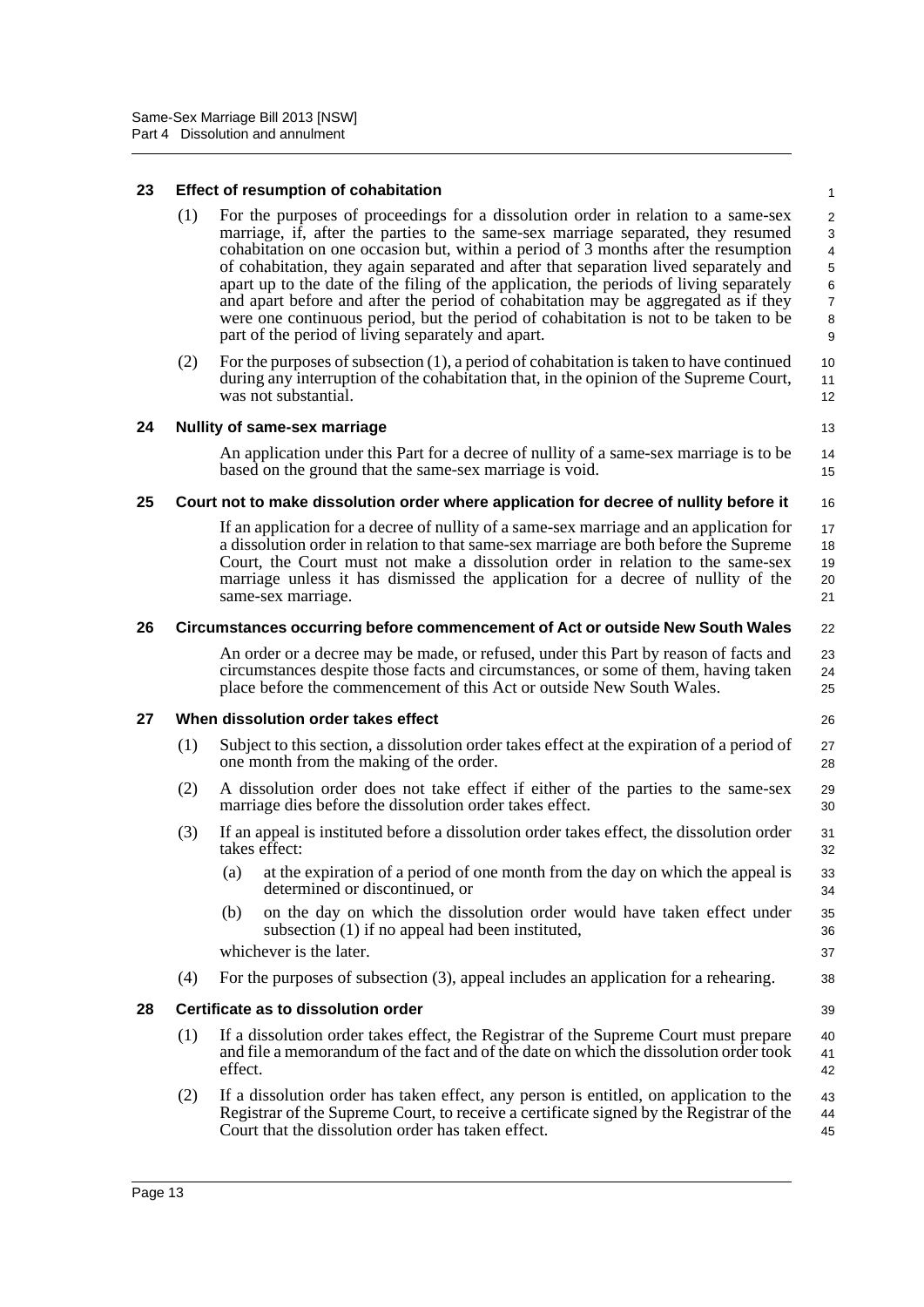<span id="page-19-0"></span>

| 31 |     | Remarriage                                                                                                                                                                                                                                                                                                                                                                                                                                                                            | 15                                              |
|----|-----|---------------------------------------------------------------------------------------------------------------------------------------------------------------------------------------------------------------------------------------------------------------------------------------------------------------------------------------------------------------------------------------------------------------------------------------------------------------------------------------|-------------------------------------------------|
|    |     | If a dissolution order has been made in proceedings under this Part but has not taken<br>effect, the Supreme Court may, on the application of a party to the proceedings, or<br>on the intervention of the Attorney General, and if it is satisfied that there has been a<br>miscarriage of justice by reason of fraud, perjury, suppression of evidence or any<br>other circumstance, rescind the dissolution order and, if it thinks fit, order that the<br>proceedings be reheard. | 9<br>10<br>11<br>12<br>13<br>14                 |
| 30 |     | Rescission of dissolution order on ground of miscarriage of justice                                                                                                                                                                                                                                                                                                                                                                                                                   | 8                                               |
|    |     | Despite any provision of this Part, if a dissolution order has been made in relation to<br>a same-sex marriage, the Supreme Court may, at any time before the order takes<br>effect, on the application of the parties to the same-sex marriage, rescind the<br>dissolution order on the ground that the parties have become reconciled.                                                                                                                                              | $\begin{array}{c} 4 \\ 5 \\ 6 \end{array}$<br>7 |
| 29 |     | Rescission of dissolution order where parties reconciled                                                                                                                                                                                                                                                                                                                                                                                                                              | 3                                               |
|    | (3) | A certificate given under subsection (2) is, in all courts and for all purposes, evidence<br>of the matters specified in the certificate.                                                                                                                                                                                                                                                                                                                                             | 1<br>$\overline{2}$                             |

If a dissolution order under this Part in relation to a same-sex marriage has taken effect, a party to the same-sex marriage may same-sex marry again under this Act. 16 17

<span id="page-19-2"></span><span id="page-19-1"></span>**31 Remarriage**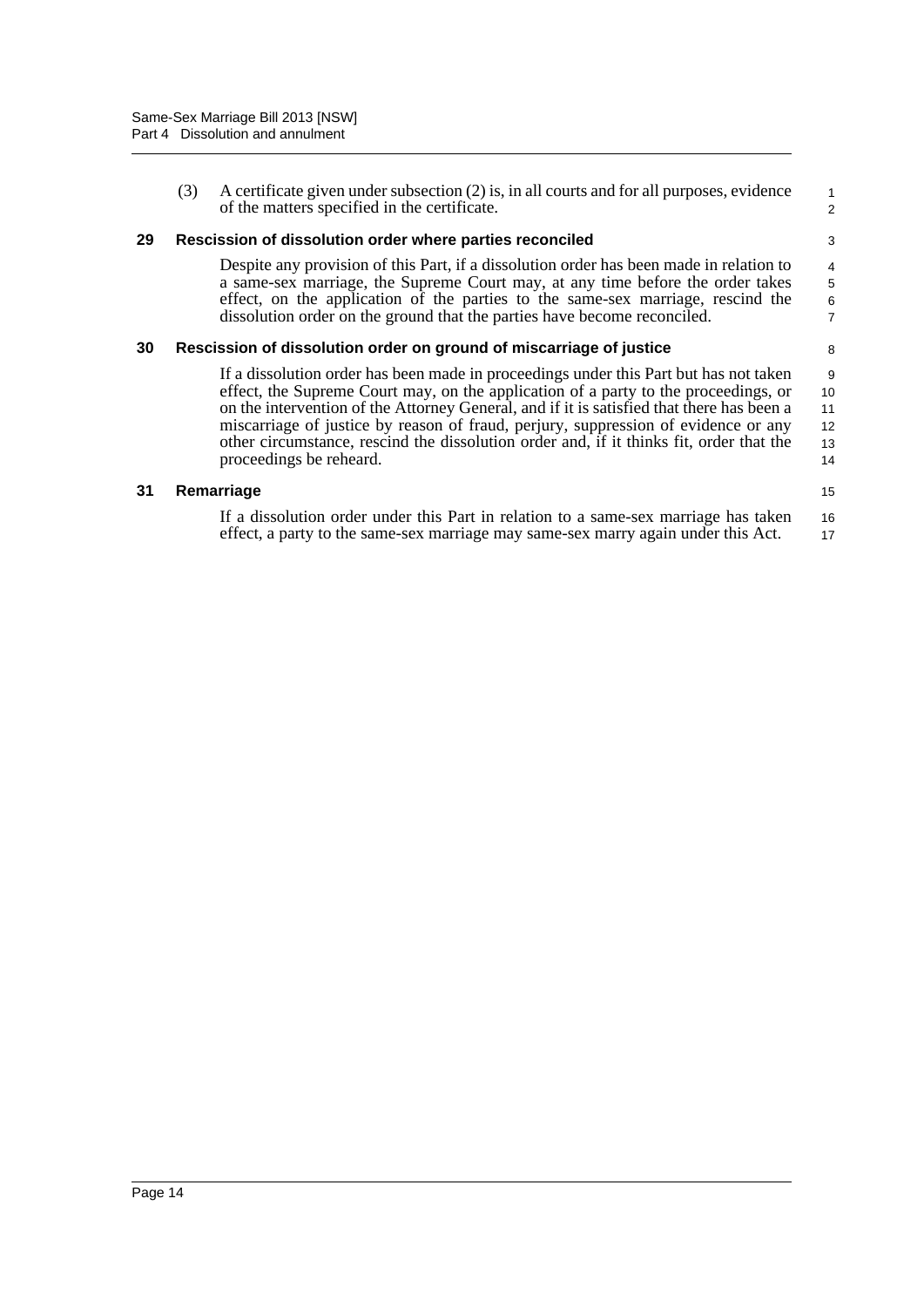<span id="page-20-5"></span><span id="page-20-4"></span><span id="page-20-3"></span><span id="page-20-2"></span><span id="page-20-1"></span><span id="page-20-0"></span>

| Part 5 |                   |     | <b>Authorised celebrants</b>                                                                                                                                                                                           | 1                   |
|--------|-------------------|-----|------------------------------------------------------------------------------------------------------------------------------------------------------------------------------------------------------------------------|---------------------|
|        | <b>Division 1</b> |     | <b>NSW officers</b>                                                                                                                                                                                                    | 2                   |
| 32     |                   |     | <b>Authorisation of NSW officers</b>                                                                                                                                                                                   | 3                   |
|        | (1)               |     | The Registrar is authorised to solemnise same-sex marriages.                                                                                                                                                           | 4                   |
|        | (2)               | (a) | The Minister may, by instrument in writing, authorise any other person who:<br>is employed in the Public Service, or                                                                                                   | 5<br>6              |
|        |                   | (b) | is the holder of a statutory office,<br>to solemnise same-sex marriages.                                                                                                                                               | $\overline{7}$<br>8 |
|        | (3)               |     | An authorisation under subsection (2) is subject to such conditions (if any) as are<br>specified in the instrument.                                                                                                    | 9<br>10             |
|        | <b>Division 2</b> |     | Registration of same-sex marriage celebrants                                                                                                                                                                           | 11                  |
| 33     |                   |     | Register of same-sex marriage celebrants                                                                                                                                                                               | 12                  |
|        | (1)               |     | The Registrar is to maintain a register of same-sex marriage celebrants.                                                                                                                                               | 13                  |
|        | (2)               |     | The register may be kept in any way the Registrar thinks appropriate, including by<br>electronic means.                                                                                                                | 14<br>15            |
|        | (3)               |     | The register may be made available for inspection in any way the Registrar thinks<br>appropriate.                                                                                                                      | 16<br>17            |
|        | (4)               |     | Any or all of the information contained in the register may also be disseminated in<br>any other way the Registrar thinks appropriate, including by electronic means.                                                  | 18<br>19            |
| 34     |                   |     | Entitlement to be registered as same-sex marriage celebrant                                                                                                                                                            | 20                  |
|        | (1)               |     | A person is entitled to be registered as a same-sex marriage celebrant only if the<br>person is an individual and the Registrar is satisfied that the person:                                                          | 21<br>22            |
|        |                   | (a) | is an adult, and                                                                                                                                                                                                       | 23                  |
|        |                   | (b) | has the appropriate skills and experience, and                                                                                                                                                                         | 24                  |
|        |                   | (c) | is a fit and proper person to be a same-sex marriage celebrant.                                                                                                                                                        | 25                  |
|        | (2)               |     | In determining whether the Registrar is satisfied that the person is a fit and proper<br>person to be a same-sex marriage celebrant, the Registrar must take into account:                                             | 26<br>27            |
|        |                   | (a) | whether the person has sufficient knowledge of the law relating to the<br>solemnisation of same-sex marriages by same-sex marriage celebrants, and                                                                     | 28<br>29            |
|        |                   | (b) | whether the person is of good standing in the community, and                                                                                                                                                           | 30                  |
|        |                   | (c) | whether the person has been convicted of an offence, punishable by<br>imprisonment for one year or longer, under a law of the Commonwealth or of<br>a State or Territory, and                                          | 31<br>32<br>33      |
|        |                   | (d) | whether the person has an actual or potential conflict of interest between his<br>or her practice, or proposed practice, as a same-sex marriage celebrant and his<br>or her business interests or other interests, and | 34<br>35<br>36      |
|        |                   | (e) | whether the person's registration as a same-sex marriage celebrant would be<br>likely to result in the person gaining a benefit in respect of another business<br>that the person owns, controls or carries out, and   | 37<br>38<br>39      |
|        |                   | (f) | whether the person will fulfil the obligations under section 37, and                                                                                                                                                   | 40                  |
|        |                   | (g) | any other matter the Registrar considers relevant to whether the person is a fit<br>and proper person to be a same-sex marriage celebrant.                                                                             | 41<br>42            |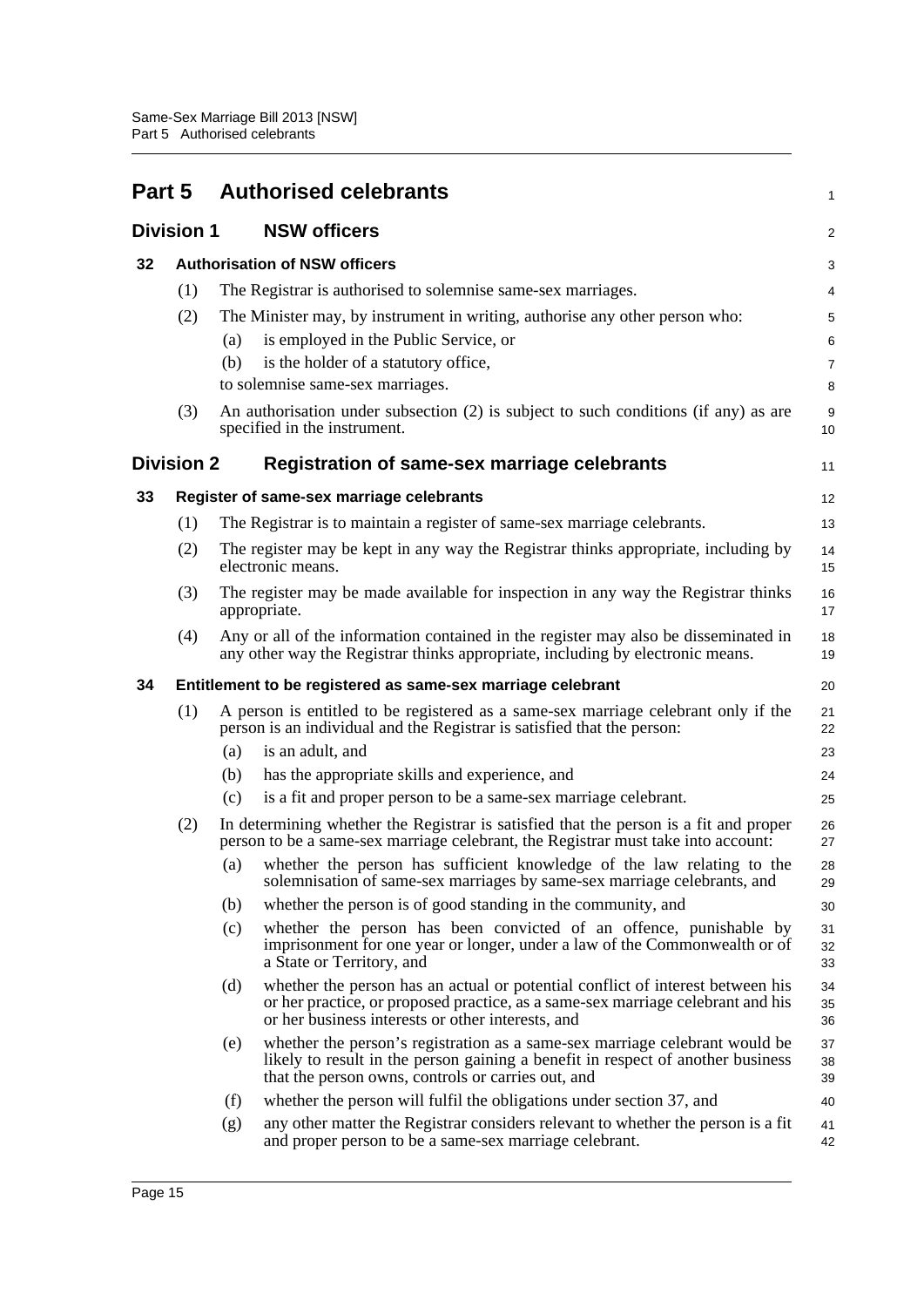<span id="page-21-2"></span><span id="page-21-1"></span><span id="page-21-0"></span>

| 35 |     | Registration as same-sex marriage celebrant                                                                                                                                                                  |                                                                                                                                                                               |                                                                                                                                                                                               |                              |  |  |  |
|----|-----|--------------------------------------------------------------------------------------------------------------------------------------------------------------------------------------------------------------|-------------------------------------------------------------------------------------------------------------------------------------------------------------------------------|-----------------------------------------------------------------------------------------------------------------------------------------------------------------------------------------------|------------------------------|--|--|--|
|    | (1) | Registrar:                                                                                                                                                                                                   |                                                                                                                                                                               | A person may apply to be registered as a same-sex marriage celebrant by giving the                                                                                                            | $\overline{\mathbf{c}}$<br>3 |  |  |  |
|    |     | (a)                                                                                                                                                                                                          |                                                                                                                                                                               | a completed application in the form prescribed by the regulations, and                                                                                                                        | 4                            |  |  |  |
|    |     | (b)                                                                                                                                                                                                          |                                                                                                                                                                               | any statutory declarations required by that form.                                                                                                                                             | 5                            |  |  |  |
|    | (2) |                                                                                                                                                                                                              |                                                                                                                                                                               | An application for registration as a same-sex marriage celebrant must be<br>accompanied by the fee prescribed by the regulations.                                                             | 6<br>$\overline{7}$          |  |  |  |
|    | (3) |                                                                                                                                                                                                              |                                                                                                                                                                               | In dealing with an application, the Registrar:                                                                                                                                                | 8                            |  |  |  |
|    |     | (a)                                                                                                                                                                                                          |                                                                                                                                                                               | is to have regard to the information in the application, and                                                                                                                                  | 9                            |  |  |  |
|    |     | (b)                                                                                                                                                                                                          |                                                                                                                                                                               | may have regard to any other information in his or her possession, and                                                                                                                        | 10                           |  |  |  |
|    |     | (c)                                                                                                                                                                                                          |                                                                                                                                                                               | may seek any further information.                                                                                                                                                             | 11                           |  |  |  |
|    | (4) |                                                                                                                                                                                                              |                                                                                                                                                                               | The Registrar may register a person as a same-sex marriage celebrant if:                                                                                                                      | 12                           |  |  |  |
|    |     | (a)                                                                                                                                                                                                          |                                                                                                                                                                               | the person has applied in accordance with subsection (1), and                                                                                                                                 | 13                           |  |  |  |
|    |     | (b)                                                                                                                                                                                                          |                                                                                                                                                                               | the Registrar is satisfied that the person is entitled to be registered as a<br>same-sex marriage celebrant.                                                                                  | 14<br>15                     |  |  |  |
|    | (5) | The Registrar registers a person as a same-sex marriage celebrant by entering in the<br>register of same-sex marriage celebrants all details relating to the person that are<br>required by the regulations. |                                                                                                                                                                               |                                                                                                                                                                                               |                              |  |  |  |
|    | (6) | If the Registrar registers a person as a same-sex marriage celebrant, the Registrar<br>must notify the person in writing.                                                                                    |                                                                                                                                                                               |                                                                                                                                                                                               |                              |  |  |  |
|    | (7) | writing of:                                                                                                                                                                                                  | If the Registrar decides not to register a person as a same-sex marriage celebrant after<br>dealing with the person's application, the Registrar must inform the applicant in | 21<br>22<br>23                                                                                                                                                                                |                              |  |  |  |
|    |     | (a)                                                                                                                                                                                                          |                                                                                                                                                                               | the decision, and                                                                                                                                                                             | 24                           |  |  |  |
|    |     | (b)                                                                                                                                                                                                          |                                                                                                                                                                               | the reasons for it, and                                                                                                                                                                       | 25                           |  |  |  |
|    |     | (c)                                                                                                                                                                                                          |                                                                                                                                                                               | the person's right under this Act to apply for a review of the decision.                                                                                                                      | 26                           |  |  |  |
| 36 |     |                                                                                                                                                                                                              | <b>Effect of registration</b>                                                                                                                                                 |                                                                                                                                                                                               | 27                           |  |  |  |
|    |     |                                                                                                                                                                                                              |                                                                                                                                                                               | A person who is registered as a same-sex marriage celebrant may solemnise<br>same-sex marriages at any place in New South Wales.                                                              | 28<br>29                     |  |  |  |
| 37 |     |                                                                                                                                                                                                              |                                                                                                                                                                               | Obligations of each same-sex marriage celebrant                                                                                                                                               | 30                           |  |  |  |
|    |     |                                                                                                                                                                                                              |                                                                                                                                                                               | A same-sex marriage celebrant must:                                                                                                                                                           | 31                           |  |  |  |
|    |     | (a)                                                                                                                                                                                                          |                                                                                                                                                                               | conduct himself or herself in accordance with the Code of Practice for<br>same-sex marriage celebrants prescribed by the regulations, and                                                     | 32<br>33                     |  |  |  |
|    |     | (b)                                                                                                                                                                                                          |                                                                                                                                                                               | undertake all professional development activities required by the Registrar in<br>accordance with the regulations, and                                                                        | 34<br>35                     |  |  |  |
|    |     | (c)                                                                                                                                                                                                          |                                                                                                                                                                               | notify the Registrar, in writing, within 30 days of:                                                                                                                                          | 36                           |  |  |  |
|    |     |                                                                                                                                                                                                              | (i)                                                                                                                                                                           | a change that results in the details entered in the register in relation to<br>the person no longer being correct, or                                                                         | 37<br>38                     |  |  |  |
|    |     |                                                                                                                                                                                                              | (ii)                                                                                                                                                                          | the occurrence of an event that might have caused the Registrar not to<br>register the person as a same-sex marriage celebrant if the event had<br>occurred before the person was registered. | 39<br>40<br>41               |  |  |  |
|    |     |                                                                                                                                                                                                              |                                                                                                                                                                               |                                                                                                                                                                                               |                              |  |  |  |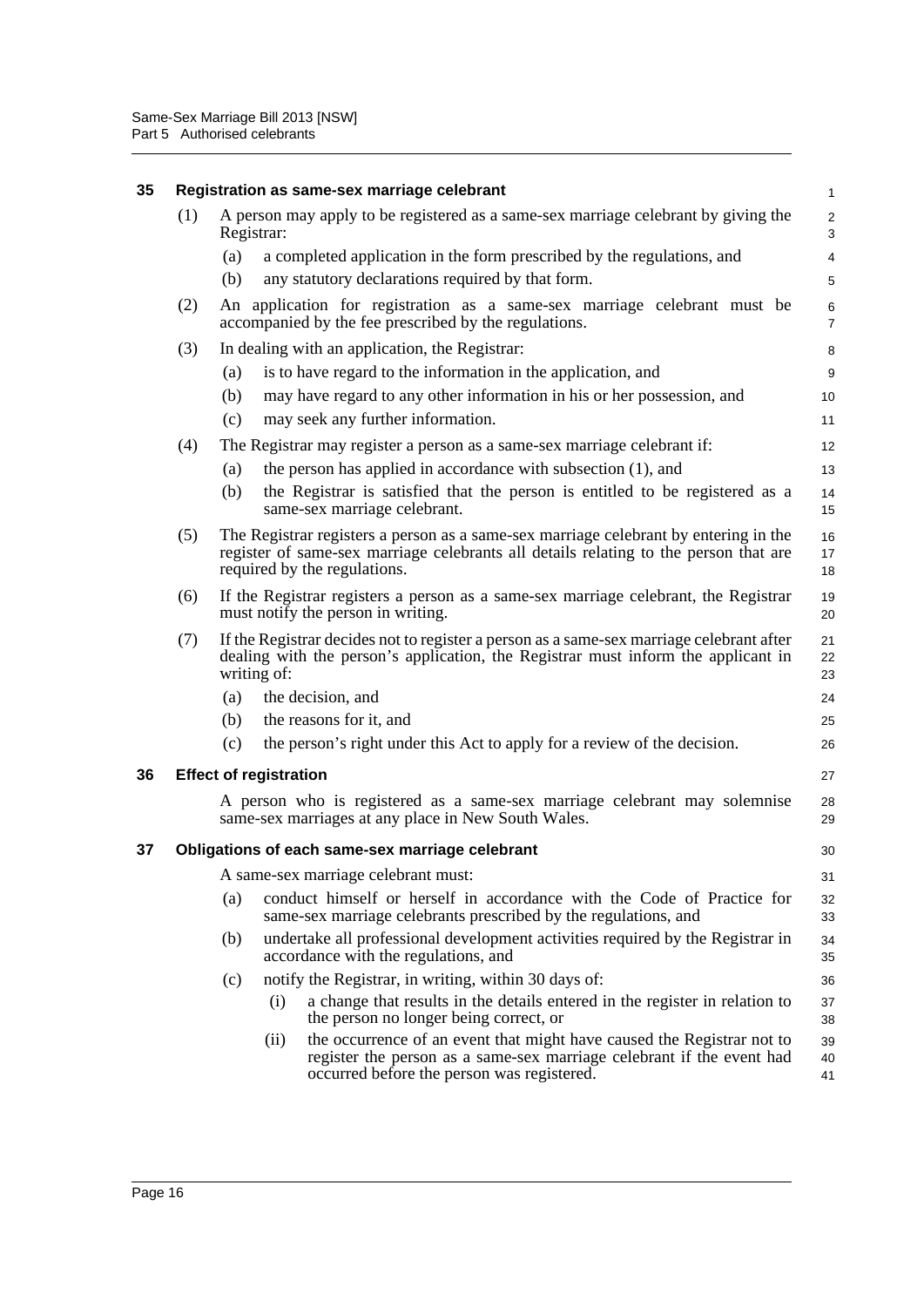### <span id="page-22-0"></span>**38 Performance reviews**

<span id="page-22-1"></span>

| 38 |     | <b>Performance reviews</b>                                                                                                                                                                                                                                                                                                                                              | $\mathbf{1}$                          |
|----|-----|-------------------------------------------------------------------------------------------------------------------------------------------------------------------------------------------------------------------------------------------------------------------------------------------------------------------------------------------------------------------------|---------------------------------------|
|    | (1) | The Registrar must regularly review each same-sex marriage celebrant's<br>performance to determine whether the Registrar considers that the same-sex<br>marriage celebrant's performance is satisfactory.                                                                                                                                                               | $\sqrt{2}$<br>3<br>$\overline{4}$     |
|    | (2) | The first review must be completed within 5 years of the same-sex marriage celebrant<br>being registered and must cover the period between registration and the end of the<br>review.                                                                                                                                                                                   | $\sqrt{5}$<br>$\,6$<br>$\overline{7}$ |
|    | (3) | Each later review must be completed within 5 years of the previous review and must<br>cover the period since the previous review.                                                                                                                                                                                                                                       | 8<br>9                                |
|    | (4) | In reviewing the performance of a same-sex marriage celebrant, the Registrar:                                                                                                                                                                                                                                                                                           | 10                                    |
|    |     | must consider the matters prescribed by the regulations, and<br>(a)                                                                                                                                                                                                                                                                                                     | 11                                    |
|    |     | (b)<br>may have regard to any information in his or her possession, and                                                                                                                                                                                                                                                                                                 | 12                                    |
|    |     | (c)<br>may seek any further information.                                                                                                                                                                                                                                                                                                                                | 13                                    |
|    | (5) | The Registrar must not determine that a same-sex marriage celebrant's performance<br>in respect of a period was not satisfactory unless:                                                                                                                                                                                                                                | 14<br>15                              |
|    |     | the Registrar has, in accordance with the regulations, given the same-sex<br>(a)<br>marriage celebrant a written notice:                                                                                                                                                                                                                                                | 16<br>17                              |
|    |     | (i)<br>stating the Registrar's intention to make the determination unless,<br>before the date specified in the notice (which must be at least 21 days<br>after the date on which the notice was given), the same-sex marriage<br>celebrant satisfies the Registrar that the same-sex marriage celebrant's<br>performance in respect of the period was satisfactory, and | 18<br>19<br>20<br>21<br>22            |
|    |     | informing the same-sex marriage celebrant that any representations<br>(i)<br>made to the Registrar before that date will be considered by the<br>Registrar, and                                                                                                                                                                                                         | 23<br>24<br>25                        |
|    |     | (b)<br>the Registrar has considered any representations made by the same-sex<br>marriage celebrant before the date specified in the notice, and                                                                                                                                                                                                                         | 26<br>27                              |
|    |     | the determination is made in writing within 14 days after the date specified in<br>(c)<br>the notice.                                                                                                                                                                                                                                                                   | 28<br>29                              |
| 39 |     | <b>Disciplinary measures</b>                                                                                                                                                                                                                                                                                                                                            | 30                                    |
|    | (1) | The Registrar may take disciplinary measures under this section against a same-sex<br>marriage celebrant if the Registrar:                                                                                                                                                                                                                                              | 31<br>32                              |
|    |     | is satisfied that the same-sex marriage celebrant is no longer entitled to be<br>(a)<br>registered as a same-sex marriage celebrant, or                                                                                                                                                                                                                                 | 33<br>34                              |
|    |     | is satisfied that the same-sex marriage celebrant has not complied with an<br>(b)<br>obligation under section 37, or                                                                                                                                                                                                                                                    | 35<br>36                              |
|    |     | has determined in writing that the same-sex marriage celebrant's performance<br>(c)<br>in respect of a period was not satisfactory, or                                                                                                                                                                                                                                  | 37<br>38                              |
|    |     | is satisfied that it is appropriate to take disciplinary measures against the<br>(d)<br>same-sex marriage celebrant after considering a complaint in accordance with<br>the complaints resolution procedures established under section 41 (c), or                                                                                                                       | 39<br>40<br>41                        |
|    |     | is satisfied that the same-sex marriage celebrant's application for registration<br>(e)<br>was known by the same-sex marriage celebrant to be false or misleading in a<br>material particular.                                                                                                                                                                          | 42<br>43<br>44                        |
|    | (2) | The disciplinary measures that the Registrar may take against a same-sex marriage<br>celebrant are as follows:                                                                                                                                                                                                                                                          | 45<br>46                              |
|    |     | (a)<br>caution the same-sex marriage celebrant in writing,                                                                                                                                                                                                                                                                                                              | 47                                    |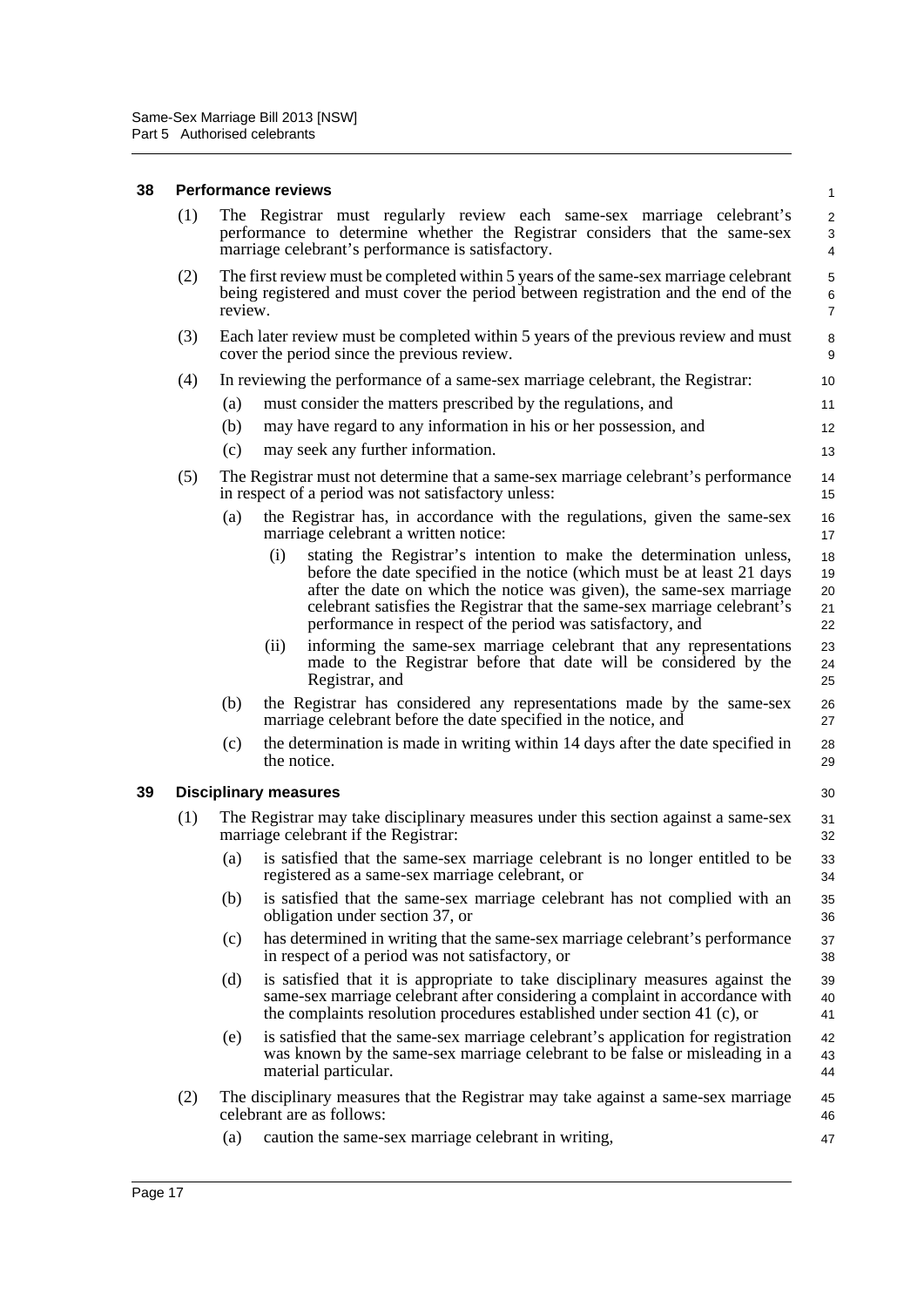|     | (b)       | require, in accordance with the regulations, the same-sex marriage celebrant<br>to undertake professional development activities determined in writing by the<br>Registrar,                              | 1<br>$\overline{\mathbf{c}}$<br>3 |
|-----|-----------|----------------------------------------------------------------------------------------------------------------------------------------------------------------------------------------------------------|-----------------------------------|
|     | (c)       | suspend the same-sex marriage celebrant's registration for a period (the<br>suspension period) of up to 6 months by annotating the register of same-sex<br>marriage celebrants to include:               | 4<br>5<br>6                       |
|     |           | a statement that the registration is suspended, and<br>(i)                                                                                                                                               | $\overline{7}$                    |
|     |           | the dates of the start and end of the suspension period,<br>(ii)                                                                                                                                         | 8                                 |
|     | (d)       | deregister the same-sex marriage celebrant by removing his or her details from<br>the register of same-sex marriage celebrants.                                                                          | 9<br>10                           |
| (3) |           | If the Registrar suspends a same-sex marriage celebrant's registration for a particular<br>period, section 36 does not apply in respect of the same-sex marriage celebrant<br>during the period.         | 11<br>12<br>13                    |
| (4) |           | If the Registrar decides to take disciplinary measures against a same-sex marriage<br>celebrant, the Registrar:                                                                                          | 14<br>15                          |
|     | (a)       | must give the same-sex marriage celebrant written notice of:                                                                                                                                             | 16                                |
|     |           | the decision, and<br>(i)                                                                                                                                                                                 | 17                                |
|     |           | (ii)<br>the reasons for it, and                                                                                                                                                                          | 18                                |
|     |           | (iii)<br>any disciplinary measure that is being taken, and                                                                                                                                               | 19                                |
|     |           | the same-sex marriage celebrant's right under this Act to apply for a<br>(iv)<br>review of the decision, and                                                                                             | 20<br>21                          |
|     | (b)       | may inform the community, in any way the Registrar thinks appropriate,<br>including by electronic means, of the disciplinary measure or measures being<br>taken against the same-sex marriage celebrant. | 22<br>23<br>24                    |
|     |           | <b>Review of decisions</b>                                                                                                                                                                               | 25                                |
| (1) |           | A person may apply to the Tribunal for a review of a decision of the Registrar:                                                                                                                          | 26                                |
|     | (a)       | not to register a person as a same-sex marriage celebrant, or                                                                                                                                            | 27                                |
|     | (b)       | to suspend a person's registration as a same-sex marriage celebrant, or                                                                                                                                  | 28                                |
|     | (c)       | to deregister a same-sex marriage celebrant.                                                                                                                                                             | 29                                |
| (2) |           | For the purposes of both the making of an application under subsection (1) and the<br>operation of the Tribunal in relation to such an application, if:                                                  | 30<br>31                          |
|     | (a)       | a person has made application for registration as a same-sex marriage<br>celebrant under section 35, and                                                                                                 | 32<br>33                          |
|     | (b)       | at the end of the period of 3 months after the day on which the application was<br>made, the person has not been:                                                                                        | 34<br>35                          |
|     |           | registered, or<br>(i)                                                                                                                                                                                    | 36                                |
|     |           | notified by the Registrar that the person's application has been refused,<br>(ii)                                                                                                                        | 37                                |
|     |           | the Registrar is taken to have decided, on the last day of the 3-month period, not to<br>register that person as a same-sex marriage celebrant.                                                          | 38<br>39                          |
| (3) | decision. | The Registrar must take such action as is necessary to give effect to the Tribunal's                                                                                                                     | 40<br>41                          |
| (4) |           | In this section, <i>Tribunal</i> means the Administrative Decisions Tribunal or the Civil<br>and Administrative Tribunal.                                                                                | 42<br>43                          |

<span id="page-23-0"></span>**40 Review of decisions**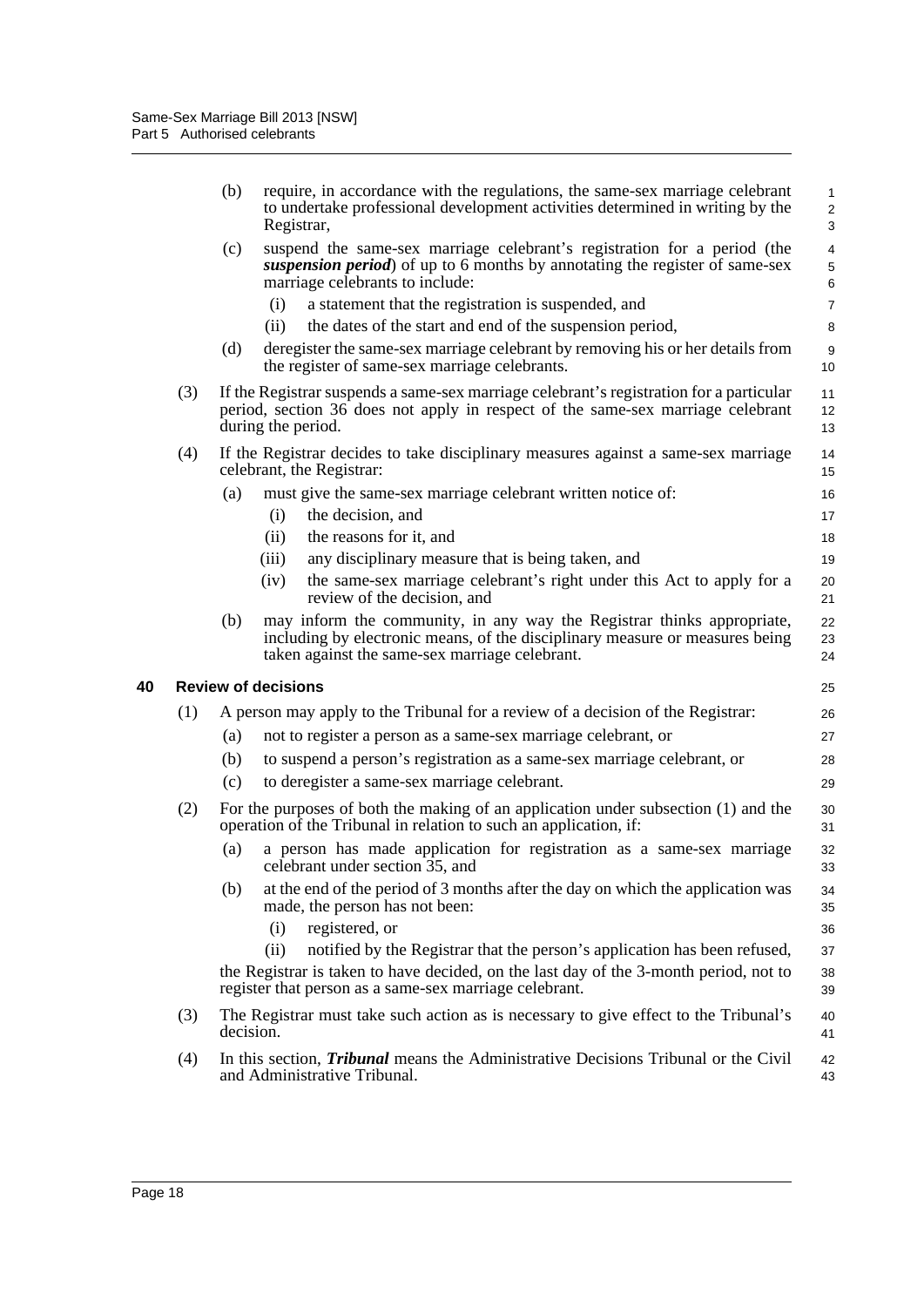<span id="page-24-0"></span>

| 41 | <b>Additional functions of Registrar</b> |  |
|----|------------------------------------------|--|
|----|------------------------------------------|--|

<span id="page-24-1"></span>

|    |     | The Registrar:                                                                                                                                                                              | 2                        |
|----|-----|---------------------------------------------------------------------------------------------------------------------------------------------------------------------------------------------|--------------------------|
|    | (a) | is to amend the register of same-sex marriage celebrants in accordance with<br>the regulations, and                                                                                         | 3<br>4                   |
|    | (b) | is to keep records relating to same-sex marriage celebrants, and the register of<br>same-sex marriage celebrants, in accordance with the regulations, and                                   | 5<br>6                   |
|    | (c) | is to establish complaints resolution procedures, in accordance with the<br>regulations, to resolve complaints about the solemnisation of marriages by<br>same-sex marriage celebrants, and | $\overline{7}$<br>8<br>9 |
|    | (d) | may perform any additional functions specified in the regulations.                                                                                                                          | 10                       |
| 42 |     | <b>Evidence of registration</b>                                                                                                                                                             | 11                       |
|    |     | A certificate, signed by the Registrar, stating that, at a specified time, or during a<br>specified period:                                                                                 | 12<br>13                 |
|    | (a) | a person was registered as a same-sex marriage celebrant, or                                                                                                                                | 14                       |
|    | (b) | a person's registration as a same-sex marriage celebrant was suspended, or                                                                                                                  | 15                       |
|    | (c) | a person was not registered as a same-sex marriage celebrant,                                                                                                                               | 16                       |
|    |     | is evidence of that fact until the contrary is proved.                                                                                                                                      | 17                       |

1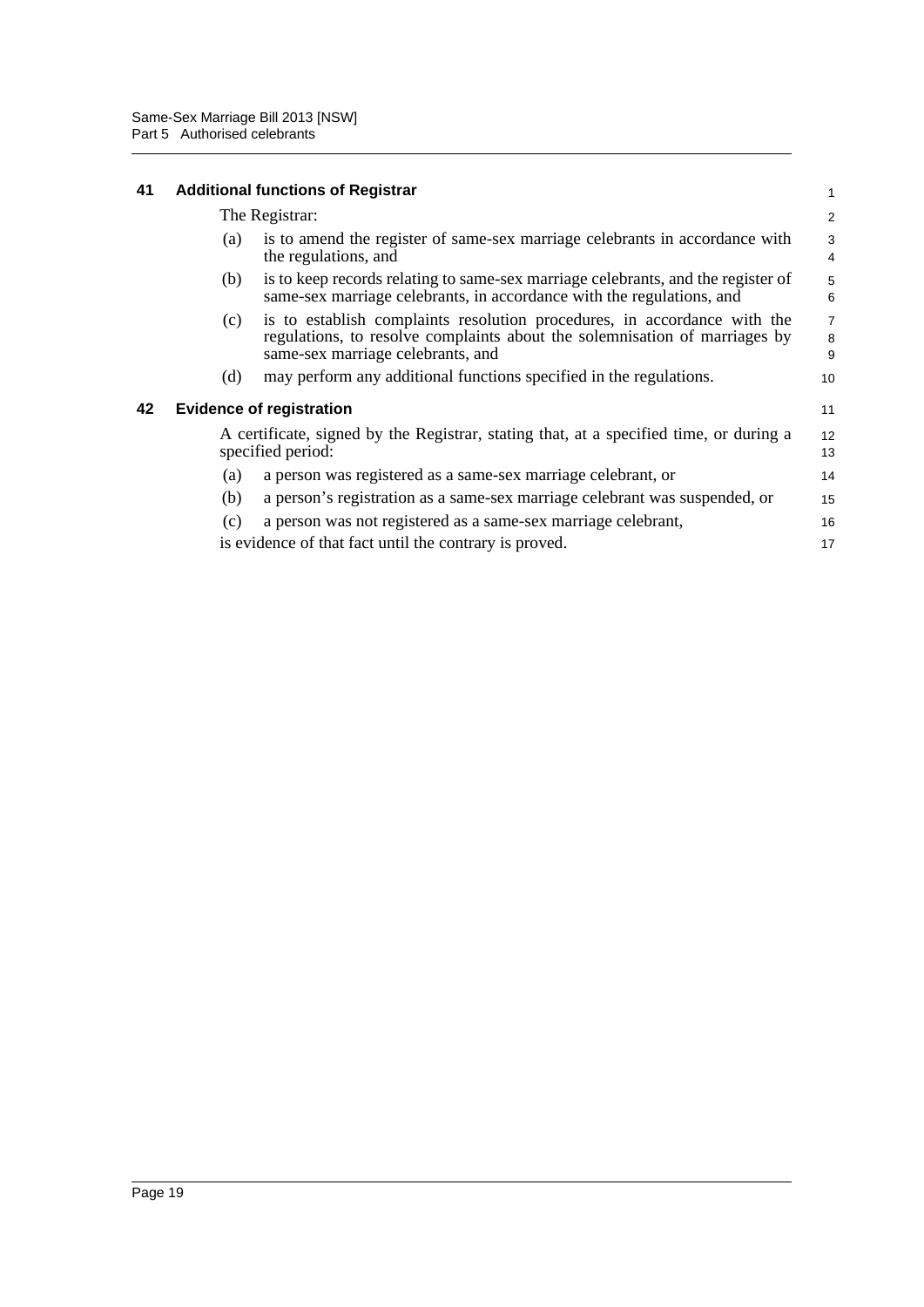<span id="page-25-1"></span><span id="page-25-0"></span>

| Part 6 |     |     |                  | Interstate same-sex marriages                                                                                                                                                                                                                                                                                                                                                                                                                                                                            | 1                                |
|--------|-----|-----|------------------|----------------------------------------------------------------------------------------------------------------------------------------------------------------------------------------------------------------------------------------------------------------------------------------------------------------------------------------------------------------------------------------------------------------------------------------------------------------------------------------------------------|----------------------------------|
| 43     |     |     |                  | Recognition of interstate same-sex marriages                                                                                                                                                                                                                                                                                                                                                                                                                                                             | $\overline{\mathbf{c}}$          |
|        | (1) |     | In this section: |                                                                                                                                                                                                                                                                                                                                                                                                                                                                                                          | 3                                |
|        |     |     |                  | <i>interstate same-sex marriage</i> means a same-sex marriage that is valid under the law<br>of another State or Territory.                                                                                                                                                                                                                                                                                                                                                                              | 4<br>5                           |
|        | (2) |     |                  | An interstate same-sex marriage is recognised as a valid same-sex marriage for the<br>purposes of the law of New South Wales.                                                                                                                                                                                                                                                                                                                                                                            | 6<br>$\overline{7}$              |
|        | (3) |     |                  | However, an interstate same-sex marriage is not to be recognised as a valid same-sex<br>marriage for the purposes of the law of New South Wales if:                                                                                                                                                                                                                                                                                                                                                      | 8<br>9                           |
|        |     | (a) |                  | either of the parties was not an adult at the time of the same-sex marriage, or                                                                                                                                                                                                                                                                                                                                                                                                                          | 10                               |
|        |     | (b) |                  | either of the parties was, at the time of the same-sex marriage:                                                                                                                                                                                                                                                                                                                                                                                                                                         | 11                               |
|        |     |     | (i)              | married under Commonwealth law to some other person, or                                                                                                                                                                                                                                                                                                                                                                                                                                                  | 12                               |
|        |     |     | (ii)             | a party to an interstate same-sex marriage with some other person, or                                                                                                                                                                                                                                                                                                                                                                                                                                    | 13                               |
|        |     | (c) |                  | either of the parties:                                                                                                                                                                                                                                                                                                                                                                                                                                                                                   | 14                               |
|        |     |     | (i)              | becomes married under Commonwealth law to some other person, or                                                                                                                                                                                                                                                                                                                                                                                                                                          | 15                               |
|        |     |     | (ii)             | becomes a party to an interstate same-sex marriage with some other<br>person, or                                                                                                                                                                                                                                                                                                                                                                                                                         | 16<br>17                         |
|        |     | (d) |                  | the consent of either of the parties to the interstate same-sex marriage was not<br>a real consent because:                                                                                                                                                                                                                                                                                                                                                                                              | 18<br>19                         |
|        |     |     | (i)              | it was obtained by duress or fraud, or                                                                                                                                                                                                                                                                                                                                                                                                                                                                   | 20                               |
|        |     |     | (ii)             | that party was mistaken as to the identity of the other party or as to the<br>nature of the ceremony performed, or                                                                                                                                                                                                                                                                                                                                                                                       | 21<br>22                         |
|        |     |     | (iii)            | that party was mentally incapable of understanding the nature and effect<br>of the same-sex marriage ceremony, or                                                                                                                                                                                                                                                                                                                                                                                        | 23<br>24                         |
|        |     | (e) |                  | the parties are in a prohibited relationship, or                                                                                                                                                                                                                                                                                                                                                                                                                                                         | 25                               |
|        |     | (f) |                  | the same-sex marriage is voidable under the law of the State or Territory<br>concerned.                                                                                                                                                                                                                                                                                                                                                                                                                  | 26<br>27                         |
|        | (4) |     |                  | A document purporting to be either the original or a certified copy of a certificate or<br>record of a same-sex marriage alleged to have been solemnised under the law of<br>another State or Territory and purporting to have been issued by an authority of that<br>State or Territory is, for the purposes of the law of New South Wales, evidence of the<br>facts stated in the document and of the validity of the same-sex marriage to which the<br>document relates until the contrary is proved. | 28<br>29<br>30<br>31<br>32<br>33 |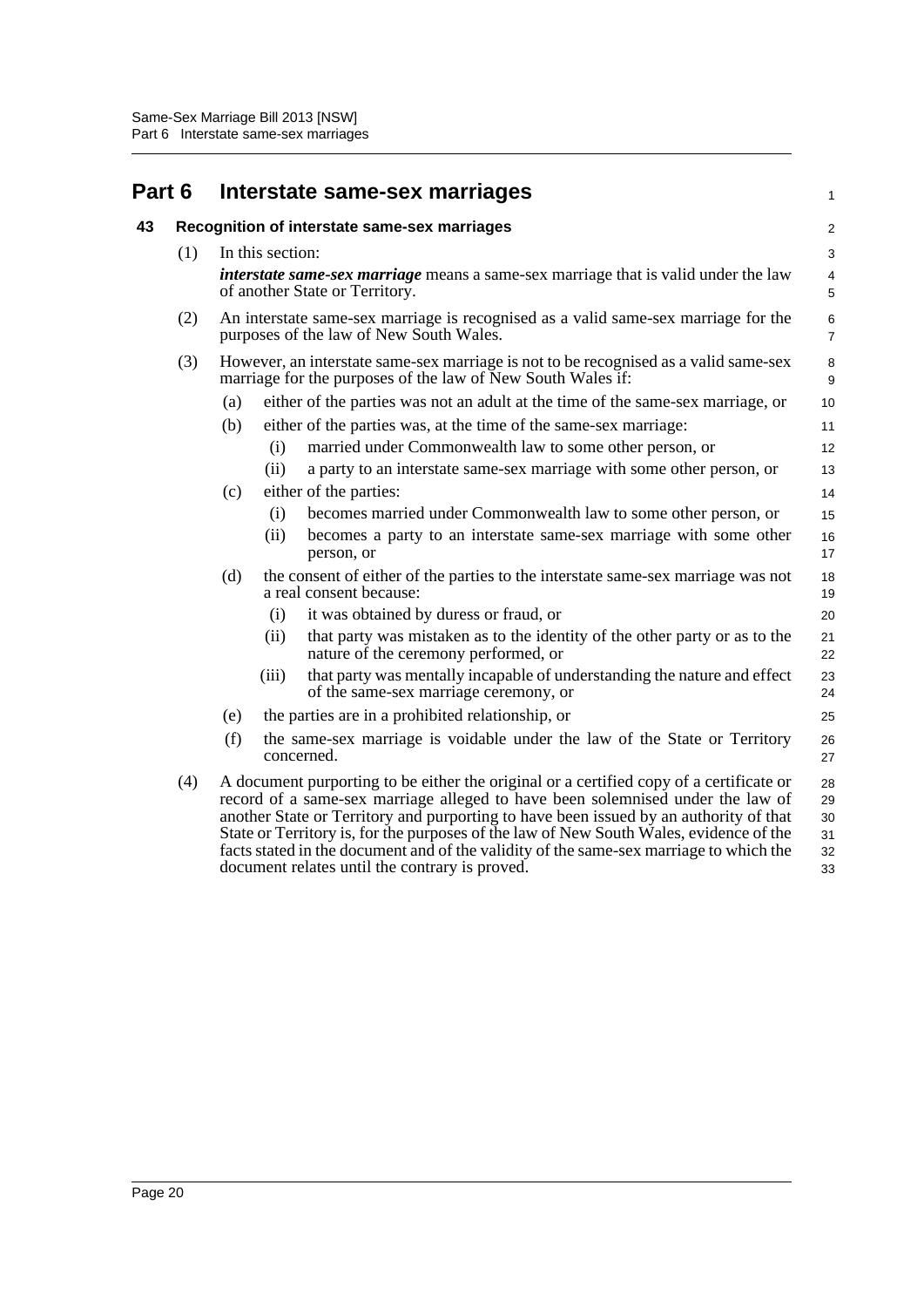<span id="page-26-2"></span><span id="page-26-1"></span><span id="page-26-0"></span>

| Part 7 |               | <b>Miscellaneous</b>                                                                                                                                                                                                                                                                                                                                                                                                                                                      | $\mathbf{1}$                       |
|--------|---------------|---------------------------------------------------------------------------------------------------------------------------------------------------------------------------------------------------------------------------------------------------------------------------------------------------------------------------------------------------------------------------------------------------------------------------------------------------------------------------|------------------------------------|
| 44     |               | Same-sex marrying person who is not an adult                                                                                                                                                                                                                                                                                                                                                                                                                              | $\overline{c}$                     |
|        |               | A person must not go through a form or ceremony of same-sex marriage with a<br>person who is not an adult.                                                                                                                                                                                                                                                                                                                                                                | $\sqrt{3}$<br>4                    |
|        |               | Maximum penalty: Imprisonment for 2 years.                                                                                                                                                                                                                                                                                                                                                                                                                                | 5                                  |
| 45     | <b>Bigamy</b> |                                                                                                                                                                                                                                                                                                                                                                                                                                                                           | 6                                  |
|        | (1)           | A person who is same-sex married under this Act or the law of another State or<br>Territory must not go through a form or ceremony of same-sex marriage with any<br>person.                                                                                                                                                                                                                                                                                               | $\overline{7}$<br>$\,8\,$<br>$9\,$ |
|        |               | Maximum penalty: Imprisonment for 5 years.                                                                                                                                                                                                                                                                                                                                                                                                                                | 10                                 |
|        | (2)           | A person who is married under Commonwealth law must not go through a form or<br>ceremony of same-sex marriage with any person.                                                                                                                                                                                                                                                                                                                                            | 11<br>12                           |
|        |               | Maximum penalty: Imprisonment for 5 years.                                                                                                                                                                                                                                                                                                                                                                                                                                | 13                                 |
|        | (3)           | It is a defence to a prosecution for an offence under subsection $(1)$ or $(2)$ if the<br>defendant proves that:                                                                                                                                                                                                                                                                                                                                                          | 14<br>15                           |
|        |               | at the time of the alleged offence, the defendant believed that his or her spouse<br>(a)<br>was dead, and                                                                                                                                                                                                                                                                                                                                                                 | 16<br>17                           |
|        |               | the defendant's spouse had been absent from the defendant for such time and<br>(b)<br>in such circumstances as to provide, at the time of the alleged offence,<br>reasonable grounds for presuming that the defendant's spouse was dead.                                                                                                                                                                                                                                  | 18<br>19<br>20                     |
|        | (4)           | For the purposes of subsection (3), proof by a defendant that the defendant's spouse<br>had been continually absent from the defendant for the period of 7 years immediately<br>preceding the date of the alleged offence and that, at the time of the alleged offence,<br>the defendant had no reason to believe that the defendant's spouse had been alive at<br>any time within that period is sufficient proof of the matters referred to in<br>subsection $(3)$ (b). | 21<br>22<br>23<br>24<br>25<br>26   |
|        | (5)           | A person must not go through a form or ceremony of same-sex marriage with another<br>person who is same-sex married knowing, or having reasonable grounds to believe,<br>that the other person is same-sex married under this Act or the law of another State<br>or Territory.<br>Maximum penalty: Imprisonment for 2 years.                                                                                                                                              | 27<br>28<br>29<br>30<br>31         |
|        | (6)           | A person must not go through a form or ceremony of same-sex marriage with another                                                                                                                                                                                                                                                                                                                                                                                         |                                    |
|        |               | person who is married under Commonwealth law knowing, or having reasonable<br>grounds to believe, that the other person is married under Commonwealth law.                                                                                                                                                                                                                                                                                                                | 32<br>33<br>34                     |
|        |               | Maximum penalty: Imprisonment for 2 years.                                                                                                                                                                                                                                                                                                                                                                                                                                | 35                                 |
|        | (7)           | It is not an offence under this section for a person to go through a form or ceremony<br>of same-sex marriage with that person's own spouse.                                                                                                                                                                                                                                                                                                                              | 36<br>37                           |
|        | (8)           | In a prosecution for an offence under this section, the spouse of the accused person<br>is a competent and compellable witness for either the prosecution or the defence.                                                                                                                                                                                                                                                                                                 | 38<br>39                           |
|        | (9)           | In a prosecution for an offence under this section, the fact that, at the time of the<br>alleged offence, a person was same-sex married under this Act or the law of another<br>State or Territory, or was married under Commonwealth law, is not to be taken to<br>have been proved if the only evidence of the fact is the evidence of the other party to<br>the alleged same-sex marriage.                                                                             | 40<br>41<br>42<br>43<br>44         |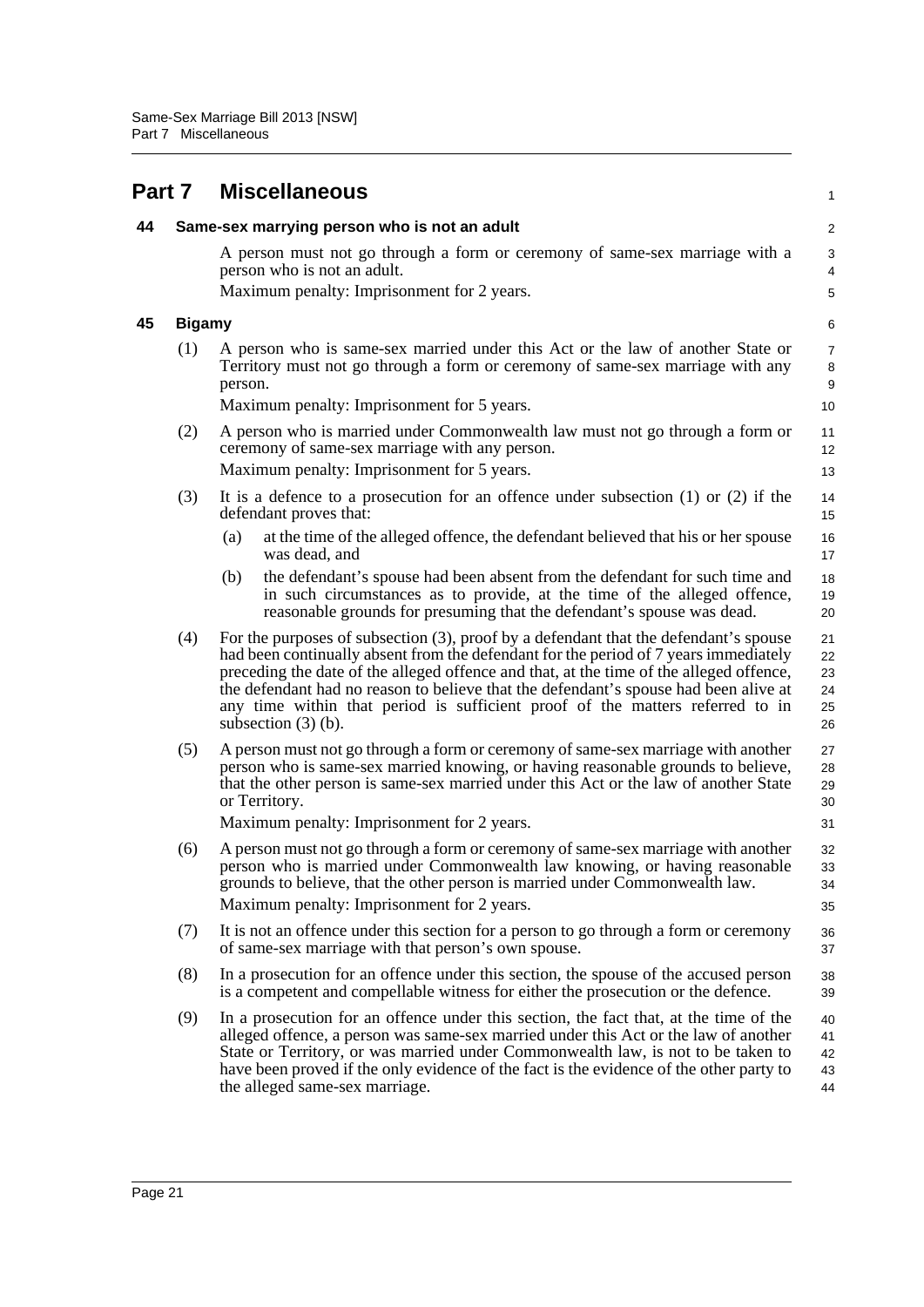<span id="page-27-1"></span><span id="page-27-0"></span>

| 46 |     | <b>False statements or documents</b>                                                                                                                                                                                                        | 1                                 |
|----|-----|---------------------------------------------------------------------------------------------------------------------------------------------------------------------------------------------------------------------------------------------|-----------------------------------|
|    |     | A person who intentionally makes a false or misleading statement or representation<br>in a notice, declaration, application or other document under this Act is guilty of an<br>offence.                                                    | $\overline{\mathbf{c}}$<br>3<br>4 |
|    |     | Maximum penalty: 100 penalty units, or imprisonment for 6 months, or both.                                                                                                                                                                  | 5                                 |
| 47 |     | Restrictions on publication of court proceedings                                                                                                                                                                                            | 6                                 |
|    | (1) | A person who publishes an account of any proceedings under this Act is guilty of an<br>offence if that account identifies:                                                                                                                  | 7<br>8                            |
|    |     | (a)<br>a party to the proceedings, or                                                                                                                                                                                                       | 9                                 |
|    |     | a person who is related to, or associated with, a party to the proceedings or is,<br>(b)<br>or is alleged to be, in any other way concerned in the matter to which the<br>proceedings relate, or                                            | 10<br>11<br>12                    |
|    |     | a witness in the proceedings.<br>(c)                                                                                                                                                                                                        | 13                                |
|    |     | Maximum penalty: 100 penalty units, or imprisonment for 6 months, or both.                                                                                                                                                                  | 14                                |
|    | (2) | A person who publishes a list of proceedings under this Act, identified by reference<br>to the names of the parties to the proceedings, that are to be dealt with by a court is<br>guilty of an offence.                                    | 15<br>16<br>17                    |
|    |     | Maximum penalty: 100 penalty units, or imprisonment for 6 months, or both.                                                                                                                                                                  | 18                                |
|    | (3) | Without limiting the generality of subsection (1), an account of proceedings referred<br>to in that subsection is to be taken to identify a person if:                                                                                      | 19<br>20                          |
|    |     | it contains any particulars of:<br>(a)                                                                                                                                                                                                      | 21                                |
|    |     | (i)<br>the name, title, pseudonym or alias of the person, or                                                                                                                                                                                | 22                                |
|    |     | (ii)<br>the address of any premises at which the person resides or works, or the<br>locality in which any such premises are situated, or                                                                                                    | 23<br>24                          |
|    |     | the physical description or the style of dress of the person, or<br>(iii)                                                                                                                                                                   | 25                                |
|    |     | any employment or occupation engaged in, profession practised, or<br>(iv)<br>calling pursued, by the person or any official or honorary position held<br>by the person, or                                                                  | 26<br>27<br>28                    |
|    |     | the relationship of the person to identified relatives of the person or the<br>(v)<br>association of the person with identified friends or identified business,<br>official or professional acquaintances of the person, or                 | 29<br>30<br>31                    |
|    |     | the recreational interests, or the political, philosophical or religious<br>(vi)<br>beliefs or interests, of the person, or                                                                                                                 | 32<br>33                          |
|    |     | any property in which the person has an interest or with which the<br>(vii)<br>person is otherwise associated,                                                                                                                              | 34<br>35                          |
|    |     | being particulars that are sufficient to identify that person to a member of the<br>public, or                                                                                                                                              | 36<br>37                          |
|    |     | in the case of a written or televised account or an account by other electronic<br>(b)<br>means—it is accompanied by a picture of the person, or                                                                                            | 38<br>39                          |
|    |     | in the case of a broadcast or televised account or an account by other electronic<br>(c)<br>means—it is spoken in whole or in part by the person and the person's voice<br>is sufficient to identify that person to a member of the public. | 40<br>41<br>42                    |
|    | (4) | This section does not apply to or in relation to:                                                                                                                                                                                           | 43                                |
|    |     | the communication to persons concerned in proceedings in any court of any<br>(a)<br>pleading, transcript of evidence or other document for use in connection with<br>those proceedings, or                                                  | 44<br>45<br>46                    |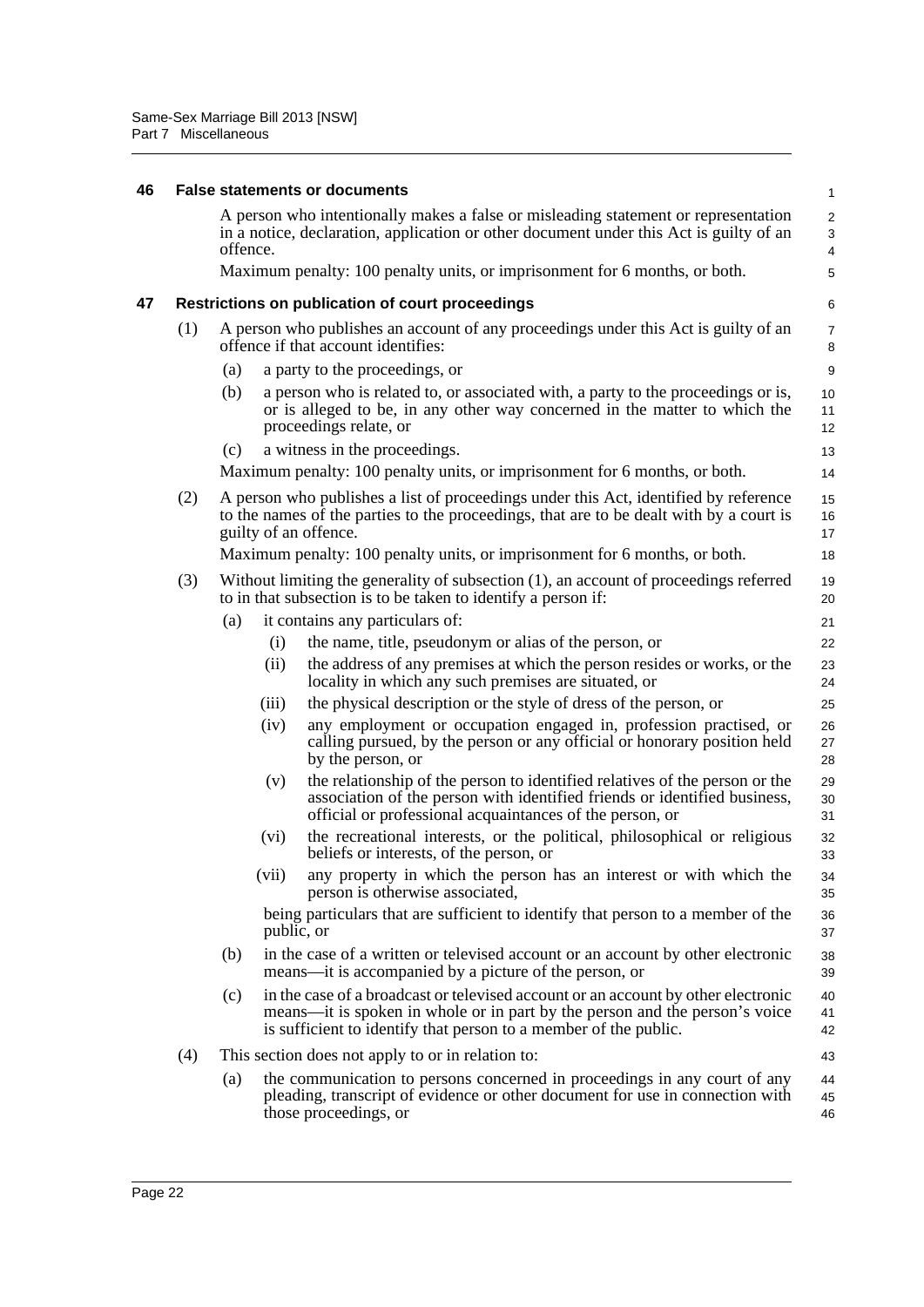<span id="page-28-1"></span><span id="page-28-0"></span>

|    |     | (b)                    | to:              | the communication of any pleading, transcript of evidence or other document                                                                                                                                                                                                                                         | 1<br>$\overline{\mathbf{c}}$ |
|----|-----|------------------------|------------------|---------------------------------------------------------------------------------------------------------------------------------------------------------------------------------------------------------------------------------------------------------------------------------------------------------------------|------------------------------|
|    |     |                        | (i)              | a body that is responsible for disciplining members of the legal<br>profession in a State or Territory, or                                                                                                                                                                                                          | 3<br>4                       |
|    |     |                        | (ii)             | persons concerned in disciplinary proceedings against a member of the<br>legal profession of a State or Territory, being proceedings before a body<br>that is responsible for disciplining members of the legal profession in<br>that State or Territory, or                                                        | 5<br>6<br>7<br>8             |
|    |     | (c)                    |                  | the communication, to a body that grants assistance by way of legal aid, of any<br>pleading, transcript of evidence or other document for the purpose of<br>facilitating the making of a decision as to whether assistance by way of legal<br>aid should be granted, continued or provided in a particular case, or | 9<br>10<br>11<br>12          |
|    |     | (d)                    |                  | the publishing of a notice or report under the direction of a court, or                                                                                                                                                                                                                                             | 13                           |
|    |     | (e)                    |                  | the publication or display by a court of lists of proceedings under this Act,<br>identified by reference to the names of the parties, that are to be dealt with by<br>the court, or                                                                                                                                 | 14<br>15<br>16               |
|    |     | (f)                    |                  | the publishing of any publication, being a publication intended primarily for<br>use by the members of any profession:                                                                                                                                                                                              | 17<br>18                     |
|    |     |                        | (i)              | to a person who is a member of the profession, in connection with the<br>practice by that person of that profession or in the course of any form of<br>professional training in which that person is involved, or                                                                                                   | 19<br>20<br>21               |
|    |     |                        | (ii)             | to an individual who is a party to any proceedings under this Act, in<br>connection with the conduct of those proceedings, or                                                                                                                                                                                       | 22<br>23                     |
|    |     |                        | (iii)            | to a person who is a student, in connection with the studies of that<br>person, or                                                                                                                                                                                                                                  | 24<br>25                     |
|    |     | (g)                    |                  | any publication approved by a court.                                                                                                                                                                                                                                                                                | 26                           |
|    | (5) |                        | In this section: |                                                                                                                                                                                                                                                                                                                     | 27                           |
|    |     |                        |                  | court includes an officer of a court investigating or dealing with a matter in<br>accordance with this Act.                                                                                                                                                                                                         | 28<br>29                     |
|    |     |                        |                  | <i>electronic means includes:</i>                                                                                                                                                                                                                                                                                   | 30                           |
|    |     | (a)                    |                  | in the form of data, text or images by means of guided or unguided, or both<br>guided and unguided, electromagnetic energy, and                                                                                                                                                                                     | 31<br>32                     |
|    |     | (b)                    |                  | in the form of speech by means of guided or unguided, or both guided and<br>unguided, electromagnetic energy where the speech is processed at its<br>destination by an automated voice recognition system.                                                                                                          | 33<br>34<br>35               |
|    |     | means.                 |                  | <i>publish</i> means publish in a newspaper or periodical publication or by radio broadcast<br>or television or by other electronic means, or publicly disseminate by any other                                                                                                                                     | 36<br>37<br>38               |
| 48 |     |                        |                  | <b>Proceedings for offences</b>                                                                                                                                                                                                                                                                                     | 39                           |
|    | (1) |                        | Local Court.     | Proceedings for an offence under this Act are to be dealt with summarily before the                                                                                                                                                                                                                                 | 40<br>41                     |
|    | (2) |                        | indictment.      | Despite subsection $(1)$ , an offence under section 44 or 45 is to be prosecuted on                                                                                                                                                                                                                                 | 42<br>43                     |
| 49 |     | <b>Act binds Crown</b> |                  |                                                                                                                                                                                                                                                                                                                     | 44                           |
|    |     |                        |                  | This Act binds the Crown in right of New South Wales.                                                                                                                                                                                                                                                               | 45                           |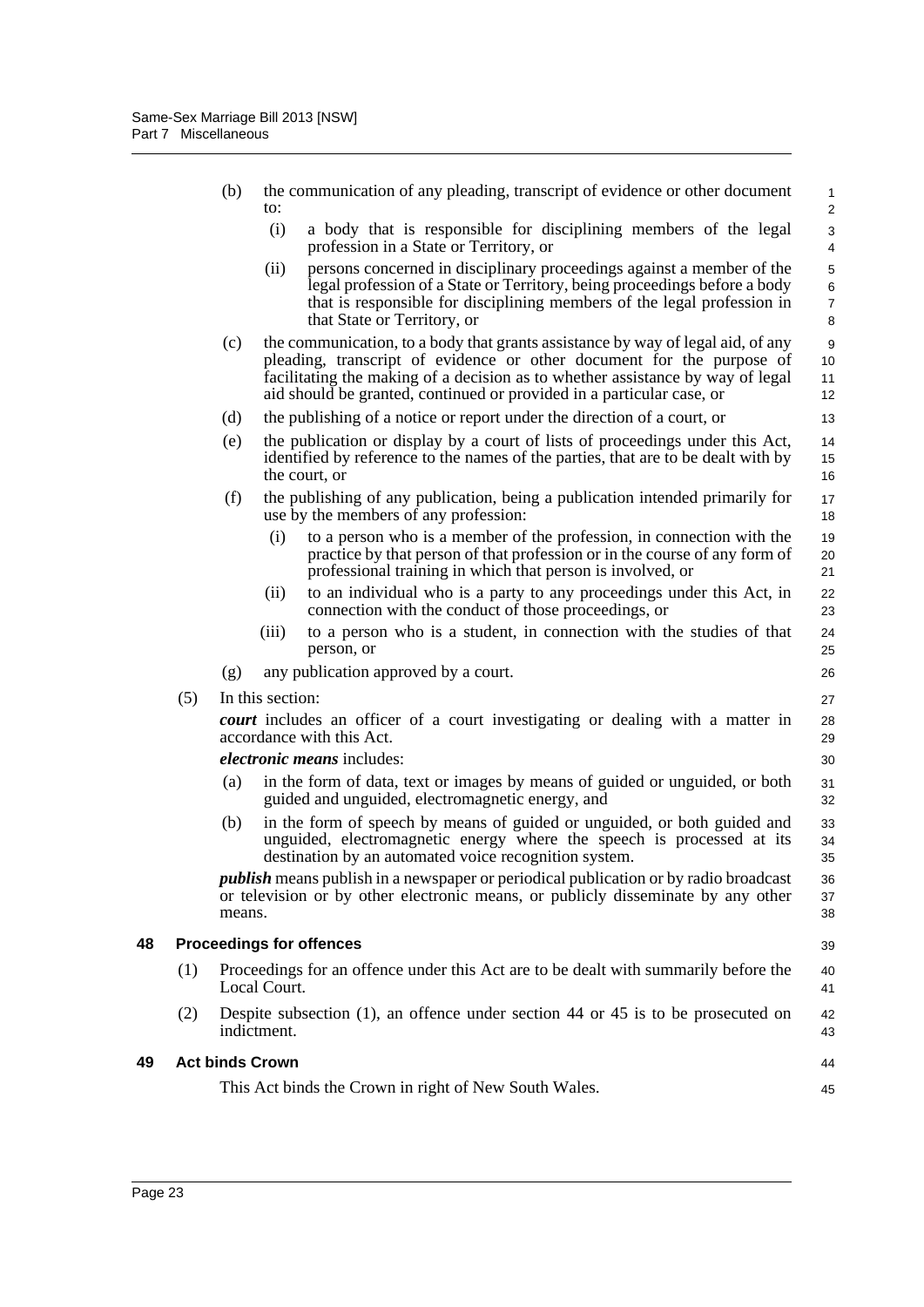#### <span id="page-29-0"></span>**50 Regulations**

The Governor may make regulations, not inconsistent with this Act, for or with respect to any matter that by this Act is required or permitted to be prescribed or that is necessary or convenient to be prescribed for carrying out or giving effect to this Act.

#### <span id="page-29-1"></span>**51 Rules of court**

Rules of court may be made under the *Supreme Court Act 1970* for or with respect to:

- (a) the way in which applications under this Act may be made to the Supreme Court, or
- (b) service on appropriate persons of copies of documents lodged under this Act with the Registrar of the Supreme Court.

#### <span id="page-29-2"></span>**52 Review of Act**

- (1) The Minister is to review this Act to determine whether the policy objectives of the Act remain valid and whether the terms of the Act remain appropriate for securing those objectives. 13 14 15
- (2) The review is to be undertaken as soon as possible after the period of 5 years from the commencement of this Act. 16 17
- (3) A report on the outcome of the review is to be tabled in each House of Parliament within 12 months after the end of the period of 5 years. 18 19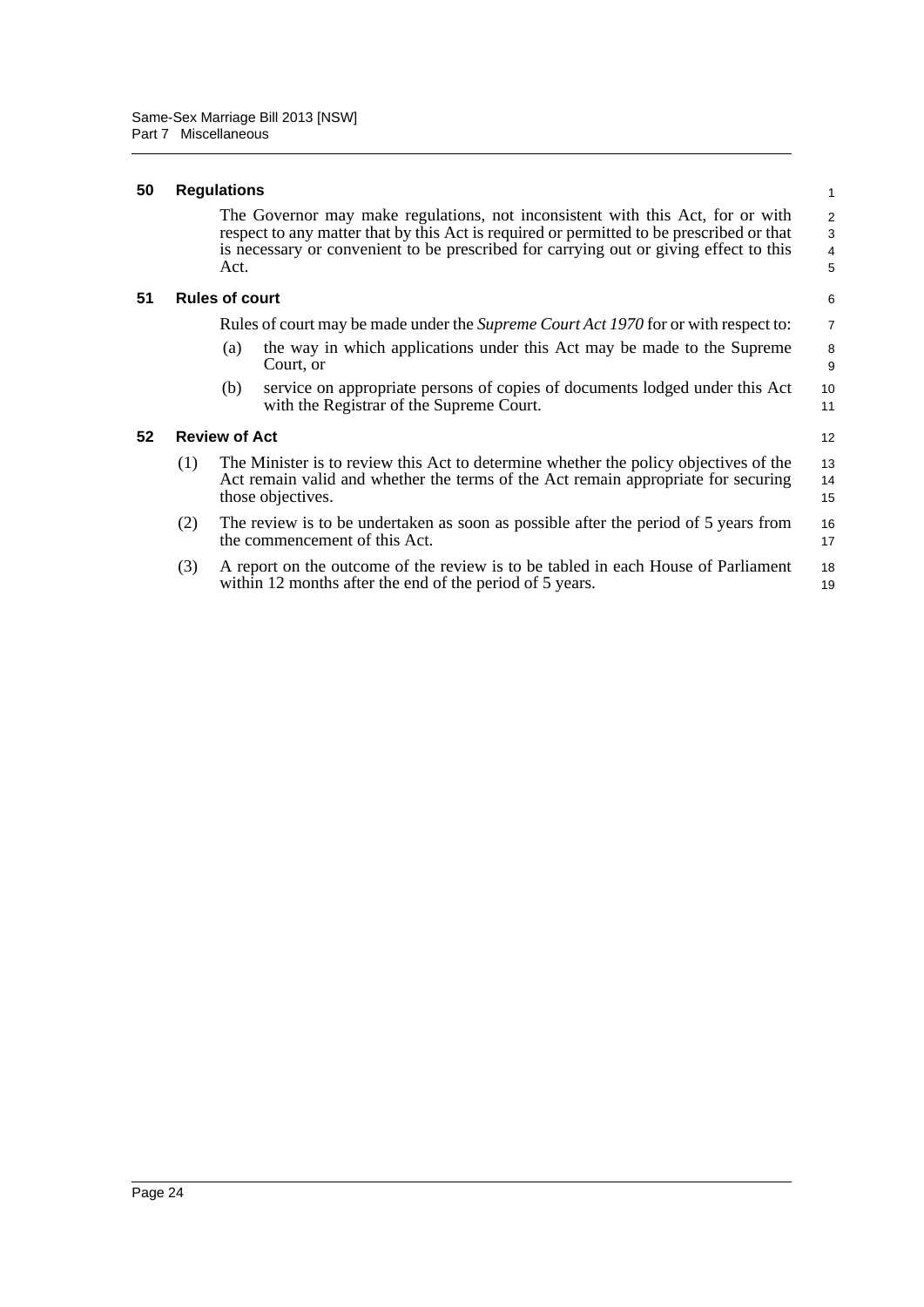<span id="page-30-0"></span>

|       | <b>Schedule 1</b> |     | <b>Amendment of Acts</b>                                                                                                                                                   | 1              |
|-------|-------------------|-----|----------------------------------------------------------------------------------------------------------------------------------------------------------------------------|----------------|
| 1.1   |                   |     | Births, Deaths and Marriages Registration Act 1995 No 62                                                                                                                   | 2              |
| [1]   |                   |     | Section 6 Registrar's general functions                                                                                                                                    | 3              |
|       |                   |     | Insert at the end of the section (after the note):                                                                                                                         | 4              |
|       |                   | (2) | The Registrar also has the functions conferred or imposed on the Registrar<br>under the Same-Sex Marriage Act 2013.                                                        | 5<br>6         |
| $[2]$ |                   |     | <b>Section 8 Delegation</b>                                                                                                                                                | 7              |
|       |                   |     | Omit "and the <i>Relationships Register Act 2010</i> " from section 8 (1).                                                                                                 | 8              |
|       |                   |     | Insert instead ", the <i>Relationships Register Act 2010</i> or the <i>Same-Sex Marriage Act 2013</i> ".                                                                   | 9              |
| $[3]$ | Part 6A           |     |                                                                                                                                                                            | 10             |
|       |                   |     | Insert after Part 6:                                                                                                                                                       | 11             |
|       |                   |     | Part 6A Registration of same-sex marriages                                                                                                                                 | 12             |
|       | 35A               |     | Cases in which registration of same-sex marriage is required                                                                                                               | 13             |
|       |                   |     | If a same-sex marriage is solemnised in the State in accordance with the<br>Same-Sex Marriage Act 2013, the same-sex marriage must be registered under<br>this Act.        | 14<br>15<br>16 |
|       | 35B               |     | How to have same-sex marriage registered                                                                                                                                   | 17             |
|       |                   |     | A person has a same-sex marriage registered by lodging with the Registrar a<br>certificate of the same-sex marriage under section 12 of the Same-Sex<br>Marriage Act 2013. | 18<br>19<br>20 |
|       | 35C               |     | <b>Registration of same-sex marriage</b>                                                                                                                                   | 21             |
|       |                   |     | A same-sex marriage may be registered by:                                                                                                                                  | 22             |
|       |                   |     | including the same-sex marriage certificate as part of the Register, or<br>(a)                                                                                             | 23             |
|       |                   |     | including particulars of the same-sex marriage in the Register.<br>(b)                                                                                                     | 24             |
| 1.2   |                   |     | <b>Interpretation Act 1987 No 15</b>                                                                                                                                       | 25             |
|       |                   |     | Section 21 Meanings of commonly used words and expressions                                                                                                                 | 26             |
|       |                   |     | Insert in alphabetical order in section 21 (1):                                                                                                                            | 27             |
|       |                   |     | marriage includes same-sex marriage under the Same-Sex Marriage Act 2013.                                                                                                  | 28             |
| 1.3   |                   |     | Property (Relationships) Act 1984 No 147                                                                                                                                   | 29             |
| [1]   |                   |     | <b>Section 5 Domestic relationships</b>                                                                                                                                    | 30             |
|       |                   |     | Insert after section $5(1)(a)$ :                                                                                                                                           | 31             |
|       |                   |     | (a1)<br>a same-sex marriage under the Same-Sex Marriage Act 2013, or                                                                                                       | 32             |
| $[2]$ |                   |     | Section 5 (3) (c1)                                                                                                                                                         | 33             |
|       |                   |     | Insert "or a same-sex marriage" after "de facto relationship".                                                                                                             | 34             |